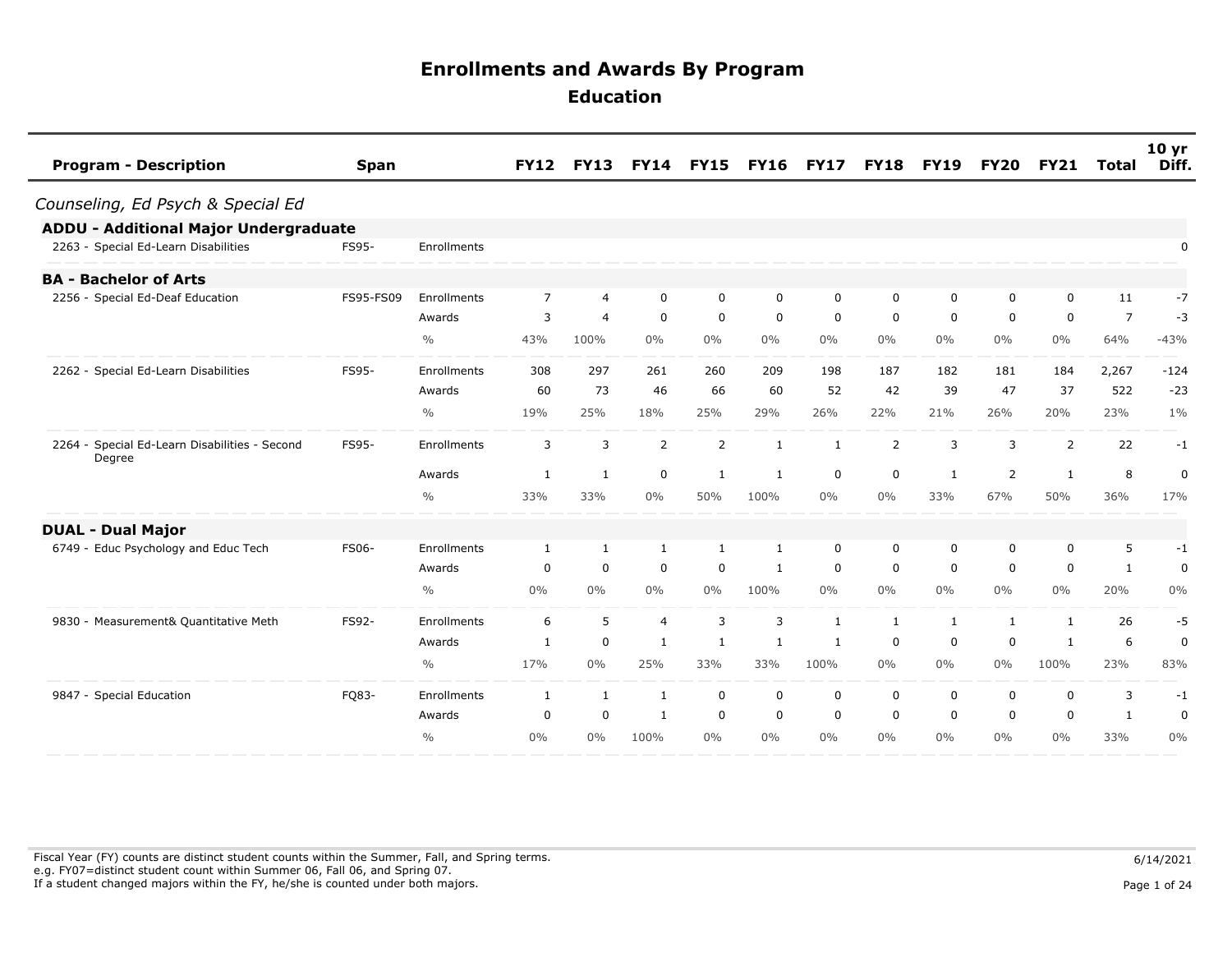| <b>Program - Description</b>               | <b>Span</b> |               | <b>FY12</b> | <b>FY13</b> | <b>FY14</b>    | <b>FY15</b> | <b>FY16</b>    | <b>FY17</b> | <b>FY18</b>    | <b>FY19</b>    | <b>FY20</b>  | <b>FY21</b>    | <b>Total</b>   | 10 <sub>yr</sub><br>Diff. |
|--------------------------------------------|-------------|---------------|-------------|-------------|----------------|-------------|----------------|-------------|----------------|----------------|--------------|----------------|----------------|---------------------------|
| <b>EDS - Educational Specialist</b>        |             |               |             |             |                |             |                |             |                |                |              |                |                |                           |
| 1742 - School Psychology                   | WQ88-       | Enrollments   | 14          | 15          | 17             | 17          | 11             | 12          | 13             | 14             | 11           | 5              | 129            | -9                        |
|                                            |             | Awards        | 6           | 1           | 5              | 8           | $\overline{2}$ | 6           | 2              | $\overline{4}$ | 5            | $\mathbf 0$    | 39             | -6                        |
|                                            |             | $\frac{0}{0}$ | 43%         | 7%          | 29%            | 47%         | 18%            | 50%         | 15%            | 29%            | 45%          | $0\%$          | 30%            | $-43%$                    |
| <b>GRC2 - Graduate Certificate Program</b> |             |               |             |             |                |             |                |             |                |                |              |                |                |                           |
| 6761 - Appl Behav Analysis in Spec Ed      | FS13-US21   | Enrollments   | $\mathbf 0$ | $\mathbf 0$ | 18             | 38          | 44             | 27          | 31             | 26             | 18           | 10             | 212            | 10                        |
|                                            |             | Awards        | $\mathbf 0$ | $\mathbf 0$ | $\overline{7}$ | 5           | 12             | 6           | 5              | $\overline{4}$ | 2            | $\mathbf{1}$   | 42             | $\mathbf{1}$              |
|                                            |             | $\frac{0}{0}$ | 0%          | 0%          | 39%            | 13%         | 27%            | 22%         | 16%            | 15%            | 11%          | 10%            | 20%            | 10%                       |
| 6737 - Educ Assess K-12 Practitioners      | SS10-SS12   | Enrollments   |             |             |                |             |                |             |                |                |              |                |                | $\pmb{0}$                 |
| 6772 - Educational Psychology              | FS16-       | Enrollments   | $\mathbf 0$ | $\mathbf 0$ | $\mathbf 0$    | $\mathbf 0$ | $\mathbf 0$    | $\mathbf 0$ | $\overline{2}$ | 3              | 5            | 12             | 22             | 12                        |
|                                            |             | Awards        | $\mathbf 0$ | $\mathbf 0$ | $\mathbf 0$    | $\mathbf 0$ | 0              | $\mathbf 0$ | 1              | $\overline{2}$ | 2            | 2              | $\overline{7}$ | $\overline{2}$            |
|                                            |             | $\frac{0}{0}$ | 0%          | $0\%$       | $0\%$          | $0\%$       | $0\%$          | $0\%$       | 50%            | 67%            | 40%          | 17%            | 32%            | 17%                       |
| 6736 - Educational Technology              | FS09-       | Enrollments   | 40          | 68          | 79             | 40          | 58             | 64          | 88             | 63             | 50           | 55             | 605            | 15                        |
|                                            |             | Awards        | $\mathbf 0$ | 23          | 56             | 15          | 38             | 43          | 62             | 42             | 24           | 30             | 333            | 30                        |
|                                            |             | $\frac{0}{0}$ | 0%          | 34%         | 71%            | 38%         | 66%            | 67%         | 70%            | 67%            | 48%          | 55%            | 55%            | 55%                       |
| 6787 - K12 Computer Science Educ           | FS18-       | Enrollments   | $\Omega$    | $\mathbf 0$ | $\mathbf 0$    | $\mathbf 0$ | $\mathbf 0$    | $\mathbf 0$ | $\mathbf 0$    | $\overline{4}$ | 3            | 6              | 13             | 6                         |
|                                            |             | Awards        | $\mathbf 0$ | $\mathbf 0$ | $\mathbf 0$    | $\mathbf 0$ | $\mathbf 0$    | $\mathbf 0$ | $\mathbf 0$    | $\mathbf 0$    | 2            | $\overline{4}$ | 6              | $\overline{4}$            |
|                                            |             | $\frac{0}{0}$ | 0%          | $0\%$       | $0\%$          | $0\%$       | $0\%$          | $0\%$       | $0\%$          | $0\%$          | 67%          | 67%            | 46%            | 67%                       |
| 6762 - Online Teaching and Learning        | US13-       | Enrollments   | 0           | $\mathbf 0$ | 8              | 14          | 12             | 29          | 30             | 26             | 33           | 37             | 189            | 37                        |
|                                            |             | Awards        | $\mathbf 0$ | $\mathbf 0$ | 3              | 5           | $\overline{4}$ | 8           | 15             | 10             | 16           | 17             | 78             | 17                        |
|                                            |             | $\frac{0}{0}$ | 0%          | 0%          | 38%            | 36%         | 33%            | 28%         | 50%            | 38%            | 48%          | 46%            | 41%            | 46%                       |
| 6789 - Special Ed: Multi-Tier Sys Sup      | FS19-       | Enrollments   | $\mathbf 0$ | $\mathbf 0$ | $\mathbf 0$    | $\mathbf 0$ | $\mathbf 0$    | $\mathbf 0$ | $\mathbf 0$    | $\mathbf 0$    | $\mathbf{1}$ | $\mathbf{1}$   | 2              | 1                         |
|                                            |             | Awards        | 0           | $\mathbf 0$ | $\mathbf 0$    | $\mathbf 0$ | 0              | $\mathbf 0$ | $\mathbf 0$    | $\mathbf 0$    | 1            | $\mathbf 0$    | $\mathbf{1}$   | $\mathbf 0$               |
|                                            |             | $\frac{0}{0}$ | $0\%$       | $0\%$       | $0\%$          | $0\%$       | $0\%$          | $0\%$       | $0\%$          | $0\%$          | 100%         | $0\%$          | 50%            | 0%                        |

Fiscal Year (FY) counts are distinct student counts within the Summer, Fall, and Spring terms.  $6/14/2021$  e.g. FY07=distinct student count within Summer 06, Fall 06, and Spring 07. If a student changed majors within the FY, he/she is counted under both majors. Page 2 of 24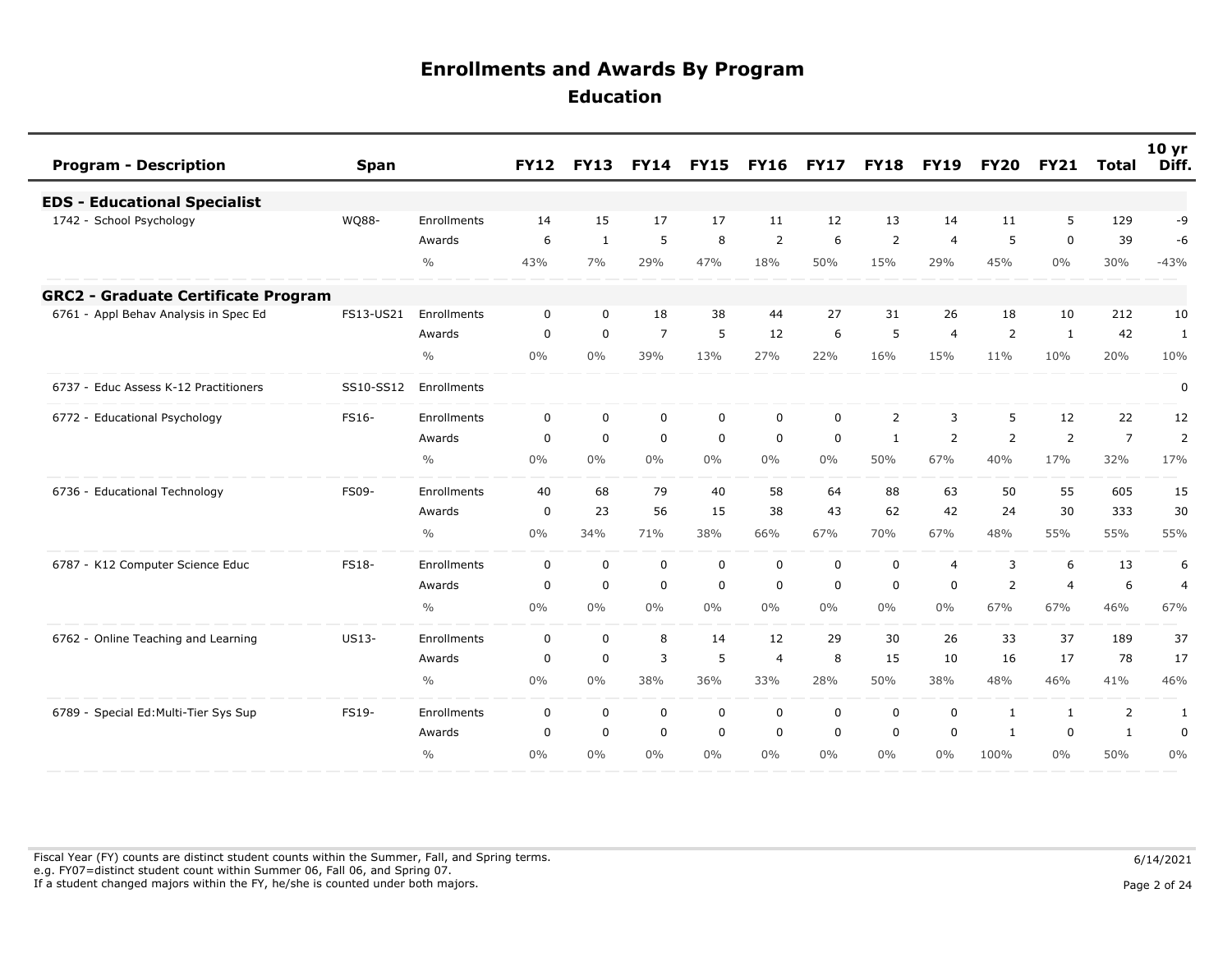| <b>Program - Description</b>              | <b>Span</b>  |               | <b>FY12</b>    | <b>FY13</b> | <b>FY14</b>    | <b>FY15</b> | <b>FY16</b> | <b>FY17</b>      | <b>FY18</b>      | <b>FY19</b> | <b>FY20</b>    | <b>FY21</b>    | Total          | 10 <sub>yr</sub><br>Diff. |
|-------------------------------------------|--------------|---------------|----------------|-------------|----------------|-------------|-------------|------------------|------------------|-------------|----------------|----------------|----------------|---------------------------|
| <b>GRC4 - University Grad Certificate</b> |              |               |                |             |                |             |             |                  |                  |             |                |                |                |                           |
| 6775 - College Teaching-Education         | SS13-        | Enrollments   | 0              | 0           | 0              | $\mathbf 0$ | 1           | $\mathbf 0$      | $\mathbf{1}$     | $\mathbf 0$ | 0              | $\mathbf 0$    | $\overline{2}$ | 0                         |
|                                           |              | Awards        | 0              | $\mathbf 0$ | $\mathbf 0$    | $\mathbf 0$ | 1           | $\Omega$         | 1                | $\mathbf 0$ | 0              | 0              | 2              | 0                         |
|                                           |              | $\frac{0}{0}$ | 0%             | 0%          | $0\%$          | $0\%$       | 100%        | $0\%$            | 100%             | $0\%$       | $0\%$          | $0\%$          | 100%           | $0\%$                     |
| <b>MA - Master of Arts</b>                |              |               |                |             |                |             |             |                  |                  |             |                |                |                |                           |
| - Applied Behavior Analysis<br>6771       | FS16-        | Enrollments   | $\mathbf 0$    | $\mathbf 0$ | 0              | $\mathbf 0$ | $\mathbf 0$ | 8                | 16               | 14          | 14             | 14             | 66             | 14                        |
|                                           |              | Awards        | 0              | 0           | $\mathbf 0$    | $\mathbf 0$ | 0           | $\mathbf 0$      | $\overline{7}$   | 8           | 6              | 8              | 29             | 8                         |
|                                           |              | $\frac{0}{0}$ | 0%             | 0%          | 0%             | $0\%$       | $0\%$       | 0%               | 44%              | 57%         | 43%            | 57%            | 44%            | 57%                       |
| 1703 - Counseling                         | WQ74-FS09    | Enrollments   | 11             | $\mathbf 0$ | $\mathbf 0$    | 0           | $\mathbf 0$ | $\mathbf 0$      | $\mathbf 0$      | $\mathbf 0$ | $\mathbf 0$    | $\mathbf 0$    | 11             | $-11$                     |
|                                           |              | Awards        | 11             | $\pmb{0}$   | $\mathbf 0$    | $\mathbf 0$ | $\mathbf 0$ | $\boldsymbol{0}$ | $\boldsymbol{0}$ | $\mathbf 0$ | $\mathbf 0$    | $\mathsf 0$    | 11             | $-11$                     |
|                                           |              | $\frac{0}{0}$ | 100%           | 0%          | 0%             | $0\%$       | $0\%$       | $0\%$            | $0\%$            | $0\%$       | $0\%$          | $0\%$          | 100%           | $-100%$                   |
| 2299 - Educational Technology             | <b>US03-</b> | Enrollments   | 74             | 57          | 50             | 52          | 44          | 47               | 42               | 22          | 15             | $\overline{2}$ | 405            | $-72$                     |
|                                           |              | Awards        | 34             | 29          | 16             | 19          | 19          | 19               | 25               | 14          | 3              | $\mathbf{1}$   | 179            | $-33$                     |
|                                           |              | $\frac{0}{0}$ | 46%            | 51%         | 32%            | 37%         | 43%         | 40%              | 60%              | 64%         | 20%            | 50%            | 44%            | 4%                        |
| 6731 - Educational Technology             | SS09-        | Enrollments   | 171            | 180         | 188            | 179         | 157         | 148              | 135              | 88          | 74             | 68             | 1,388          | $-103$                    |
|                                           |              | Awards        | 54             | 67          | 68             | 70          | 55          | 42               | 71               | 43          | 33             | 28             | 531            | $-26$                     |
|                                           |              | $\frac{0}{0}$ | 32%            | 37%         | 36%            | 39%         | 35%         | 28%              | 53%              | 49%         | 45%            | 41%            | 38%            | 10%                       |
| 1752 - Rehabilitation Counseling          | FQ89-        | Enrollments   | 32             | 33          | 20             | 23          | 22          | 22               | 23               | 19          | 15             | 10             | 219            | $-22$                     |
|                                           |              | Awards        | $\overline{7}$ | 14          | $\overline{7}$ | 11          | 11          | 3                | 13               | 9           | 5              | $\overline{2}$ | 82             | $-5$                      |
|                                           |              | $\frac{0}{0}$ | 22%            | 42%         | 35%            | 48%         | 50%         | 14%              | 57%              | 47%         | 33%            | 20%            | 37%            | $-2%$                     |
| 6702 - School Psychology                  | SS05-        | Enrollments   | 21             | 30          | 26             | 20          | 13          | 17               | 23               | 15          | 6              | 8              | 179            | $-13$                     |
|                                           |              | Awards        | 5              | 16          | 14             | 12          | 9           | $\overline{a}$   | 13               | 9           | 5              | 9              | 96             | 4                         |
|                                           |              | $\frac{0}{0}$ | 24%            | 53%         | 54%            | 60%         | 69%         | 24%              | 57%              | 60%         | 83%            | 113%           | 54%            | 89%                       |
| 6788 - Special Ed: Multi-Tier Sys Sup     | FS19-        | Enrollments   | $\mathbf 0$    | $\mathbf 0$ | $\mathbf 0$    | $\mathbf 0$ | $\mathbf 0$ | $\mathbf 0$      | $\mathbf 0$      | $\mathbf 0$ | 9              | 25             | 34             | 25                        |
|                                           |              | Awards        | 0              | $\mathbf 0$ | $\mathbf 0$    | $\mathbf 0$ | 0           | $\mathbf 0$      | $\mathbf 0$      | $\mathbf 0$ | $\overline{2}$ | 12             | 14             | 12                        |
|                                           |              | $\frac{0}{0}$ | 0%             | 0%          | $0\%$          | $0\%$       | $0\%$       | $0\%$            | $0\%$            | $0\%$       | 22%            | 48%            | 41%            | 48%                       |

Fiscal Year (FY) counts are distinct student counts within the Summer, Fall, and Spring terms.  $6/14/2021$ e.g. FY07=distinct student count within Summer 06, Fall 06, and Spring 07.

If a student changed majors within the FY, he/she is counted under both majors. Page 3 of 24

Page 3 of 24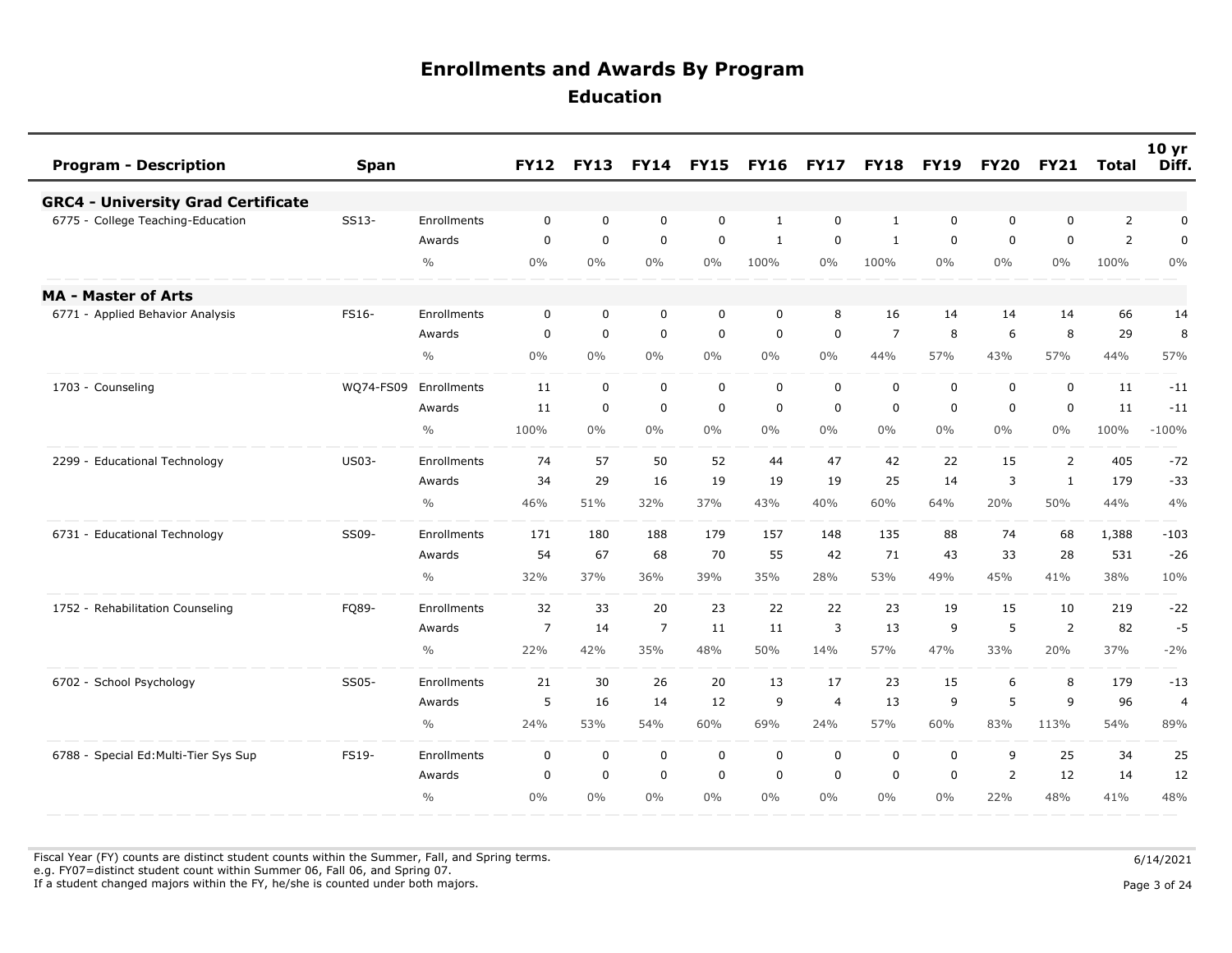| <b>Program - Description</b>          | <b>Span</b>  |               | <b>FY12</b>    | <b>FY13</b>  | <b>FY14</b>  | <b>FY15</b> | <b>FY16</b>    | <b>FY17</b> | <b>FY18</b> | <b>FY19</b>  | <b>FY20</b>    | <b>FY21</b>  | <b>Total</b>   | 10 <sub>yr</sub><br>Diff. |
|---------------------------------------|--------------|---------------|----------------|--------------|--------------|-------------|----------------|-------------|-------------|--------------|----------------|--------------|----------------|---------------------------|
| 1726 - Special Education              | FQ83-US17    | Enrollments   | 6              | $\mathbf 0$  | $\mathbf 0$  | $\mathsf 0$ | $\mathbf 0$    | $\mathbf 0$ | $\mathbf 0$ | $\mathbf 0$  | 0              | 0            | 6              | $-6$                      |
|                                       |              | Awards        | 3              | $\mathbf 0$  | $\mathbf 0$  | $\mathsf 0$ | $\mathbf 0$    | $\mathbf 0$ | $\mathbf 0$ | $\mathbf 0$  | 0              | $\mathbf 0$  | 3              | $-3$                      |
|                                       |              | $\frac{0}{0}$ | 50%            | $0\%$        | $0\%$        | $0\%$       | $0\%$          | $0\%$       | $0\%$       | $0\%$        | $0\%$          | $0\%$        | 50%            | $-50%$                    |
| 6742 - Special Education              | $SS11-$      | Enrollments   | 75             | 94           | 117          | 133         | 109            | 98          | 92          | 97           | 79             | 47           | 941            | $-28$                     |
|                                       |              | Awards        | 18             | 29           | 23           | 51          | 39             | 42          | 30          | 47           | 35             | 26           | 340            | 8                         |
|                                       |              | $\frac{0}{0}$ | 24%            | 31%          | 20%          | 38%         | 36%            | 43%         | 33%         | 48%          | 44%            | 55%          | 36%            | 31%                       |
| MJK2 - Teaching Mjr K-12 Endorsement  |              |               |                |              |              |             |                |             |             |              |                |              |                |                           |
| 1802 - Autistically Impaired          | FQ68-        | Enrollments   | $\mathbf 0$    | $\mathbf 0$  | 3            | $\mathbf 0$ | $\mathbf 0$    | $\mathbf 0$ | 1           | $\mathbf{1}$ | $\mathbf 0$    | 2            | $\overline{7}$ | 2                         |
| 1796 - Education of the Deaf          | FQ68-        | Enrollments   | 18             | 5            | $\mathbf{1}$ | $\mathbf 0$ | $\mathbf 0$    | $\mathbf 0$ | $\mathbf 0$ | $\mathbf 0$  | 0              | $\mathbf 0$  | 24             | $-18$                     |
| 1787 - Emotionally Disturbed          | FQ68-        | Enrollments   |                |              |              |             |                |             |             |              |                |              |                | 0                         |
| 1755 - Guidance Counselor             | FQ68-        | Enrollments   |                |              |              |             |                |             |             |              |                |              |                | $\pmb{0}$                 |
| 1799 - Learning Disabilities          | FQ68-        | Enrollments   | 197            | 218          | 203          | 190         | 169            | 141         | 168         | 166          | 163            | 158          | 1,773          | $-39$                     |
| <b>NOGR - No Degree - Graduate</b>    |              |               |                |              |              |             |                |             |             |              |                |              |                |                           |
| 6759 - Autism Spectrum Disorder Track | <b>FS12-</b> | Enrollments   | $\mathbf 0$    | 50           | 71           | 84          | 48             | 28          | 5           | 3            | 2              | $\mathbf{1}$ | 292            | $\mathbf{1}$              |
| 6760 - Learning Disabilities Tracking | FS12-        | Enrollments   | $\mathbf 0$    | 18           | 38           | 44          | 23             | 9           | 6           | 5            | $\mathbf{1}$   | $\mathbf 0$  | 144            | 0                         |
| <b>PHD - Doctor of Philosophy</b>     |              |               |                |              |              |             |                |             |             |              |                |              |                |                           |
| 6703 - Educ Psychology and Educ Tech  | FS06-        | Enrollments   | 46             | 46           | 46           | 43          | 45             | 33          | 36          | 29           | 33             | 31           | 388            | $-15$                     |
|                                       |              | Awards        | $\overline{7}$ | 8            | 8            | 3           | 11             | 3           | 10          | 5            | $\overline{7}$ | 3            | 65             | $-4$                      |
|                                       |              | $\frac{0}{0}$ | 15%            | 17%          | 17%          | 7%          | 24%            | 9%          | 28%         | 17%          | 21%            | 10%          | 17%            | $-6%$                     |
| 6741 - Educ Psychology and Educ Tech  | US10-        | Enrollments   | 13             | 24           | 23           | 32          | 30             | 33          | 28          | 29           | 24             | 15           | 251            | $\overline{2}$            |
|                                       |              | Awards        | 0              | $\mathbf 0$  | 1            | $\mathbf 0$ | $\overline{4}$ | 2           | 6           | 2            | $\overline{4}$ | 3            | 22             | 3                         |
|                                       |              | $\frac{0}{0}$ | $0\%$          | $0\%$        | 4%           | $0\%$       | 13%            | 6%          | 21%         | 7%           | 17%            | 20%          | 9%             | 20%                       |
| 2295 - Learning, Technology & Culture | FS01-US06    | Enrollments   | $\mathbf{1}$   | $\mathbf 0$  | $\mathbf 0$  | $\mathbf 0$ | $\mathbf 0$    | $\mathbf 0$ | $\mathbf 0$ | $\mathbf 0$  | 0              | $\mathbf 0$  | $\mathbf{1}$   | $-1$                      |
|                                       |              | Awards        | 1              | $\mathbf{1}$ | $\mathbf 0$  | $\mathsf 0$ | $\mathbf 0$    | $\mathbf 0$ | 0           | $\mathbf 0$  | 0              | $\mathbf 0$  | $\overline{2}$ | $-1$                      |
|                                       |              | $\frac{0}{0}$ | 100%           | $0\%$        | $0\%$        | $0\%$       | $0\%$          | $0\%$       | $0\%$       | $0\%$        | $0\%$          | $0\%$        | 200%           | $-100%$                   |

Fiscal Year (FY) counts are distinct student counts within the Summer, Fall, and Spring terms.  $6/14/2021$ 

 e.g. FY07=distinct student count within Summer 06, Fall 06, and Spring 07. If a student changed majors within the FY, he/she is counted under both majors. Page 4 of 24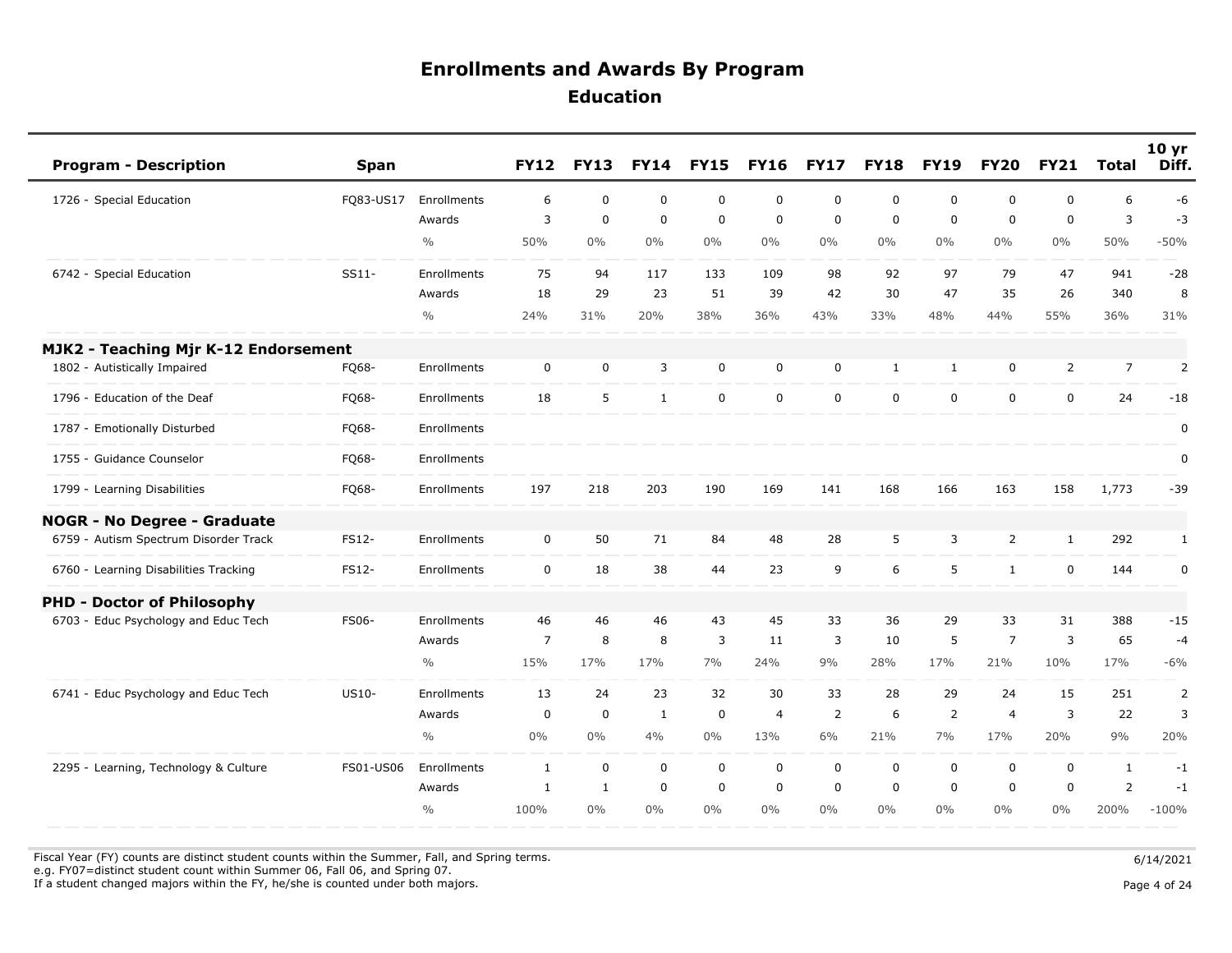| <b>Program - Description</b>          | <b>Span</b>  |               | <b>FY12</b> | <b>FY13</b> | <b>FY14</b>    | <b>FY15</b>    | <b>FY16</b>  | <b>FY17</b> | <b>FY18</b>    | <b>FY19</b>    | <b>FY20</b>    | <b>FY21</b> | <b>Total</b> | 10 <sub>yr</sub><br>Diff. |
|---------------------------------------|--------------|---------------|-------------|-------------|----------------|----------------|--------------|-------------|----------------|----------------|----------------|-------------|--------------|---------------------------|
| 2251 - Measurement& Quantitative Meth | FS92-        | Enrollments   | 32          | 35          | 37             | 31             | 31           | 27          | 25             | 26             | 26             | 20          | 290          | $-12$                     |
|                                       |              | Awards        | 2           | 5           | $\sqrt{5}$     | 3              | 3            | 5           | $\overline{2}$ | 1              | $\overline{7}$ | 6           | 39           | $\overline{4}$            |
|                                       |              | $\frac{0}{0}$ | 6%          | 14%         | 14%            | 10%            | 10%          | 19%         | 8%             | 4%             | 27%            | 30%         | 13%          | 24%                       |
| 2279 - Rehabilitation Counselor Educ  | <b>US98-</b> | Enrollments   | 21          | 23          | 20             | 21             | 18           | 21          | 16             | 13             | 16             | 15          | 184          | -6                        |
|                                       |              | Awards        | 2           | 5           | 2              | 3              | 1            | 6           | $\overline{4}$ | 1              | 1              | 5           | 30           | 3                         |
|                                       |              | $\frac{0}{0}$ | 10%         | 22%         | 10%            | 14%            | 6%           | 29%         | 25%            | 8%             | 6%             | 33%         | 16%          | 24%                       |
| 2275 - School Psychology              | <b>US98-</b> | Enrollments   | 38          | 39          | 42             | 45             | 39           | 45          | 41             | 33             | 30             | 28          | 380          | $-10$                     |
|                                       |              | Awards        | 5           | 3           | 5              | $\overline{7}$ | 3            | 6           | $\overline{7}$ | $\overline{7}$ | $\overline{7}$ | 6           | 56           | 1                         |
|                                       |              | $\frac{0}{0}$ | 13%         | 8%          | 12%            | 16%            | 8%           | 13%         | 17%            | 21%            | 23%            | 21%         | 15%          | 8%                        |
| 1727 - Special Education              | FQ83-        | Enrollments   | 24          | 21          | 14             | 14             | 13           | 9           | 11             | 10             | 11             | 11          | 138          | $-13$                     |
|                                       |              | Awards        | 1           | 2           | $\overline{a}$ | $\overline{2}$ | $\mathbf{1}$ | 2           | $\mathbf 0$    | $\overline{4}$ | 1              | $\mathbf 0$ | 17           | $-1$                      |
|                                       |              | $\%$          | 4%          | 10%         | 29%            | 14%            | 8%           | 22%         | $0\%$          | 40%            | 9%             | $0\%$       | 12%          | $-4%$                     |
| <b>Education Dean</b>                 |              |               |             |             |                |                |              |             |                |                |                |             |              |                           |
| <b>CNCG - Concentration Graduate</b>  |              |               |             |             |                |                |              |             |                |                |                |             |              |                           |
| 6678 - Literacy Education             | <b>US17-</b> | Enrollments   | $\mathbf 0$ | $\mathbf 0$ | $\mathbf 0$    | $\mathbf 0$    | $\mathbf 0$  | $\mathbf 0$ | 12             | 10             | 13             | 11          | 46           | 11                        |
|                                       |              | Awards        | $\mathbf 0$ | $\mathbf 0$ | $\mathbf 0$    | $\mathbf 0$    | $\mathbf 0$  | $\mathbf 0$ | 13             | 9              | 13             | 11          | 46           | 11                        |
|                                       |              | $\frac{0}{0}$ | 0%          | $0\%$       | $0\%$          | $0\%$          | $0\%$        | $0\%$       | 108%           | 90%            | 100%           | 100%        | 100%         | 100%                      |
| 6679 - P-12 School &Postsecond Leader | US17-        | Enrollments   | $\mathbf 0$ | $\mathbf 0$ | $\mathbf 0$    | $\mathbf 0$    | 0            | $\mathbf 0$ | 8              | 10             | 8              | 14          | 40           | 14                        |
|                                       |              | Awards        | $\mathbf 0$ | $\mathbf 0$ | $\mathbf 0$    | $\mathbf 0$    | $\mathbf 0$  | $\mathbf 0$ | 8              | 9              | 8              | 13          | 38           | 13                        |
|                                       |              | $\frac{0}{0}$ | $0\%$       | $0\%$       | $0\%$          | $0\%$          | $0\%$        | $0\%$       | 100%           | 90%            | 100%           | 93%         | 95%          | 93%                       |
| 6680 - Science and Mathematics Educ   | US17-        | Enrollments   | $\mathbf 0$ | $\mathbf 0$ | $\mathbf 0$    | $\mathbf 0$    | $\mathbf 0$  | $\mathbf 0$ | 5              | 12             | $\overline{7}$ | 5           | 29           | 5                         |
|                                       |              | Awards        | $\mathbf 0$ | $\mathbf 0$ | $\mathbf 0$    | $\mathbf 0$    | $\mathbf 0$  | $\mathbf 0$ | 5              | 12             | 6              | 5           | 28           | 5                         |
|                                       |              | $\frac{0}{0}$ | 0%          | $0\%$       | $0\%$          | $0\%$          | $0\%$        | $0\%$       | 100%           | 100%           | 86%            | 100%        | 97%          | 100%                      |

Fiscal Year (FY) counts are distinct student counts within the Summer, Fall, and Spring terms.  $6/14/2021$  e.g. FY07=distinct student count within Summer 06, Fall 06, and Spring 07. If a student changed majors within the FY, he/she is counted under both majors. Page 5 of 24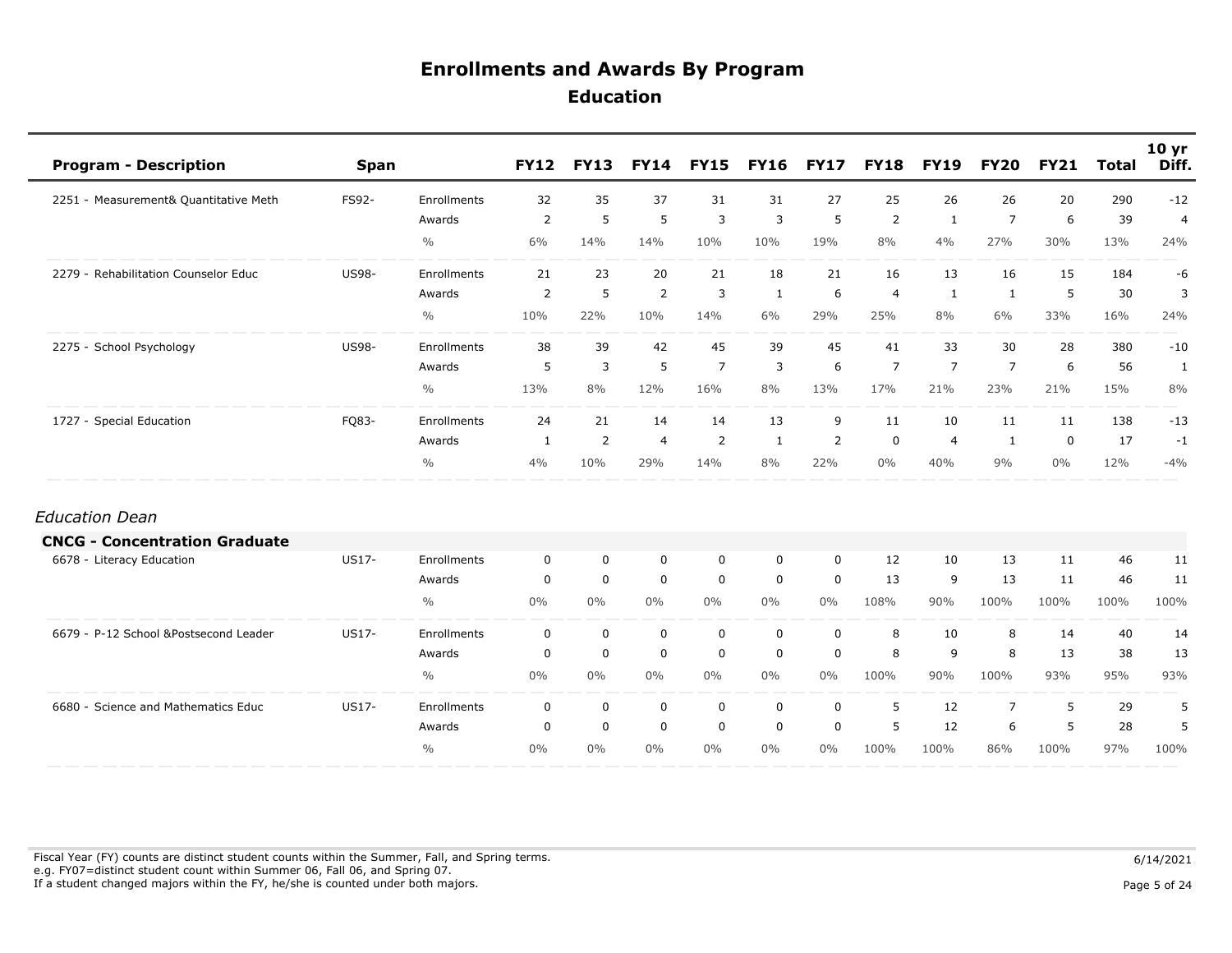| <b>Program - Description</b>         | <b>Span</b> |               | <b>FY12</b>    | <b>FY13</b> | <b>FY14</b>  | <b>FY15</b>    | <b>FY16</b> | <b>FY17</b> | <b>FY18</b>    | <b>FY19</b>    | <b>FY20</b>    | <b>FY21</b>    | <b>Total</b>   | 10 <sub>yr</sub><br>Diff. |
|--------------------------------------|-------------|---------------|----------------|-------------|--------------|----------------|-------------|-------------|----------------|----------------|----------------|----------------|----------------|---------------------------|
| 6681 - Special Education             | US17-       | Enrollments   | 0              | $\mathbf 0$ | $\mathbf 0$  | $\mathbf 0$    | 0           | $\mathbf 0$ | $\overline{2}$ | $\overline{4}$ | 3              | 4              | 13             | $\overline{4}$            |
|                                      |             | Awards        | $\mathbf 0$    | $\mathbf 0$ | $\mathbf 0$  | $\mathbf 0$    | $\mathbf 0$ | $\mathbf 0$ | $\overline{2}$ | $\overline{3}$ | $\overline{2}$ | 2              | 9              | $\overline{2}$            |
|                                      |             | $\frac{0}{0}$ | 0%             | $0\%$       | $0\%$        | $0\%$          | $0\%$       | $0\%$       | 100%           | 75%            | 67%            | 50%            | 69%            | 50%                       |
| 6682 - Sport Coaching and Leadership | US17-       | Enrollments   | 0              | $\mathbf 0$ | $\mathbf 0$  | $\mathbf 0$    | $\mathbf 0$ | $\mathbf 0$ | $\overline{4}$ | $\overline{2}$ | 8              | $\overline{4}$ | 18             | 4                         |
|                                      |             | Awards        | $\mathbf 0$    | $\mathbf 0$ | $\mathbf 0$  | 0              | $\mathbf 0$ | $\mathbf 0$ | $\overline{4}$ | $\overline{2}$ | 8              | 3              | 17             | 3                         |
|                                      |             | $\frac{0}{0}$ | 0%             | $0\%$       | $0\%$        | $0\%$          | $0\%$       | $0\%$       | 100%           | 100%           | 100%           | 75%            | 94%            | 75%                       |
| 6683 - Technology and Learning       | US17-       | Enrollments   | $\mathbf 0$    | $\mathbf 0$ | $\mathbf 0$  | $\mathbf 0$    | $\mathbf 0$ | $\mathbf 0$ | 8              | 8              | 6              | 2              | 24             | $\overline{2}$            |
|                                      |             | Awards        | 0              | $\mathbf 0$ | $\mathbf 0$  | $\mathbf 0$    | $\mathbf 0$ | $\mathbf 0$ | $\overline{7}$ | 6              | $\overline{7}$ | 1              | 21             | $\mathbf{1}$              |
|                                      |             | $\frac{0}{0}$ | 0%             | $0\%$       | 0%           | $0\%$          | $0\%$       | $0\%$       | 88%            | 75%            | 117%           | 50%            | 88%            | 50%                       |
| <b>DUAL - Dual Major</b>             |             |               |                |             |              |                |             |             |                |                |                |                |                |                           |
| 9842 - Educational Policy            | FS00-FS14   | Enrollments   | $\mathbf{1}$   | 3           | 5            | $\overline{4}$ | $\mathbf 0$ | $\mathbf 0$ | $\mathbf 0$    | $\mathbf 0$    | 0              | $\mathbf 0$    | 13             | $-1$                      |
|                                      |             | Awards        | 1              | $\mathbf 0$ | $\mathbf{1}$ | $\mathbf 0$    | $\mathbf 0$ | $\mathbf 0$ | $\mathbf 0$    | $\mathbf 0$    | 0              | $\mathbf 0$    | $\overline{2}$ | $-1$                      |
|                                      |             | $\frac{0}{0}$ | 100%           | $0\%$       | 20%          | $0\%$          | $0\%$       | $0\%$       | $0\%$          | $0\%$          | $0\%$          | 0%             | 15%            | $-100%$                   |
| <b>MA - Master of Arts</b>           |             |               |                |             |              |                |             |             |                |                |                |                |                |                           |
| 6739 - Ed for the Health Professions | FS10-US11   | Enrollments   |                |             |              |                |             |             |                |                |                |                |                | $\pmb{0}$                 |
| 2294 - Education                     | FS01-       | Enrollments   | 229            | 232         | 206          | 197            | 169         | 135         | 121            | 121            | 99             | 79             | 1,588          | $-150$                    |
|                                      |             | Awards        | 76             | 76          | 76           | 63             | 65          | 63          | 39             | 41             | 44             | 35             | 578            | $-41$                     |
|                                      |             | $\frac{0}{0}$ | 33%            | 33%         | 37%          | 32%            | 38%         | 47%         | 32%            | 34%            | 44%            | 44%            | 36%            | 11%                       |
| 6744 - Health Professions Education  | FS11-FS14   | Enrollments   | 14             | 21          | 26           | 17             | 13          | 10          | 3              | $\mathbf 0$    | 0              | $\mathbf 0$    | 104            | $-14$                     |
|                                      |             | Awards        | $\mathbf 0$    | $\mathbf 0$ | 8            | 6              | 3           | 6           | 3              | $\mathbf 0$    | 0              | $\mathbf 0$    | 26             | $\mathbf 0$               |
|                                      |             | $\frac{0}{0}$ | 0%             | $0\%$       | 31%          | 35%            | 23%         | 60%         | 100%           | $0\%$          | $0\%$          | $0\%$          | 25%            | 0%                        |
| 2247 - Literacy Instruction          | FS92-SS10   | Enrollments   | 19             | 6           | 3            | $\mathbf{1}$   | $\mathbf 0$ | $\mathbf 0$ | $\mathbf 0$    | $\mathbf 0$    | 0              | $\mathbf 0$    | 29             | $-19$                     |
|                                      |             | Awards        | $\overline{7}$ | 5           | $\mathbf{1}$ | $\mathbf 0$    | $\mathbf 0$ | $\mathbf 0$ | 0              | $\mathbf 0$    | 0              | $\mathbf 0$    | 13             | $-7$                      |
|                                      |             | $\frac{0}{0}$ | 37%            | 83%         | 33%          | $0\%$          | $0\%$       | $0\%$       | $0\%$          | $0\%$          | $0\%$          | $0\%$          | 45%            | $-37%$                    |

Fiscal Year (FY) counts are distinct student counts within the Summer, Fall, and Spring terms.  $6/14/2021$  e.g. FY07=distinct student count within Summer 06, Fall 06, and Spring 07. If a student changed majors within the FY, he/she is counted under both majors. Page 6 of 24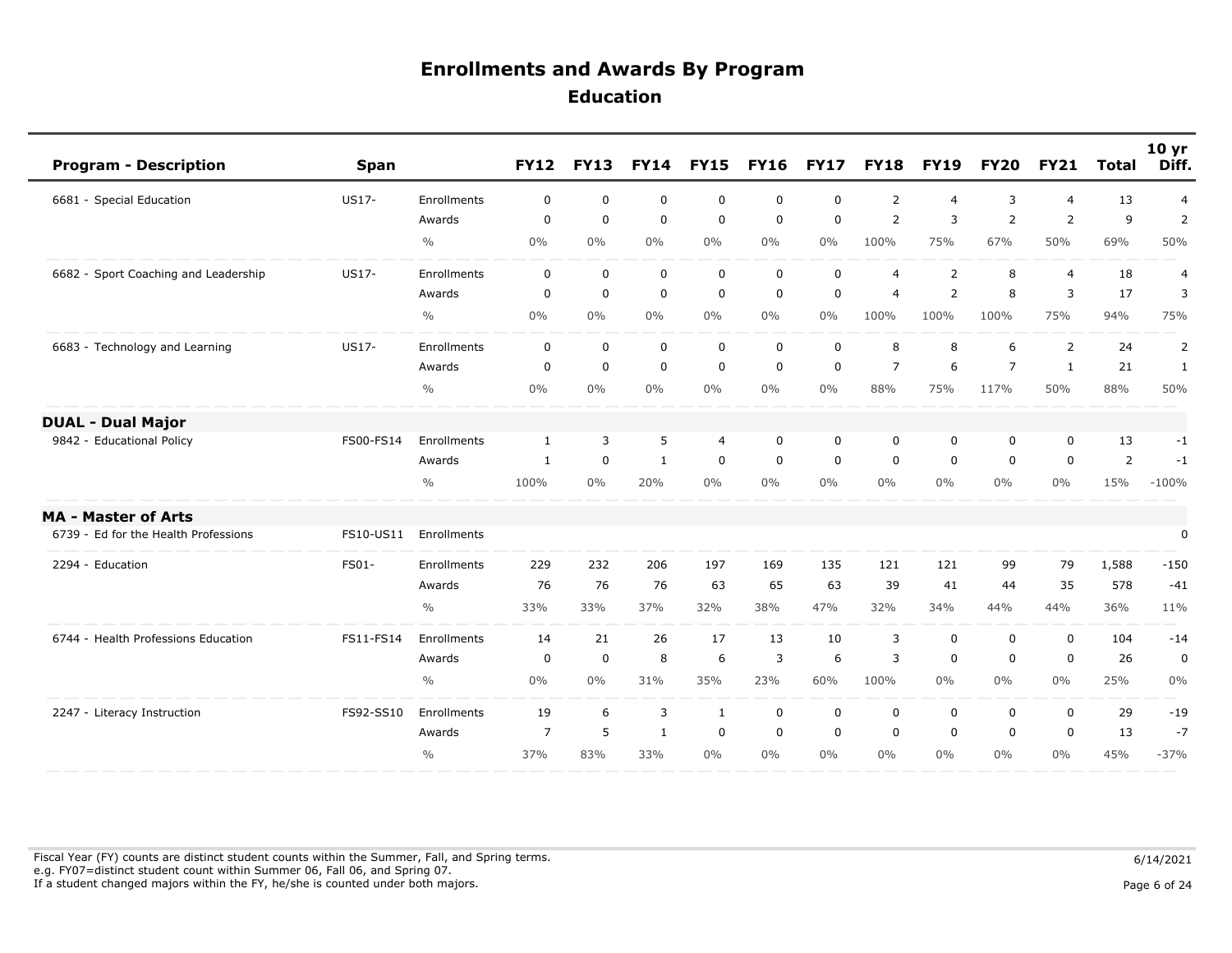| <b>Program - Description</b>            | <b>Span</b> |               | <b>FY12</b>  | <b>FY13</b>    | <b>FY14</b>    | <b>FY15</b>    | <b>FY16</b> | <b>FY17</b>    | <b>FY18</b>  | <b>FY19</b>    | FY20           | <b>FY21</b>  | Total        | 10 yr<br>Diff. |
|-----------------------------------------|-------------|---------------|--------------|----------------|----------------|----------------|-------------|----------------|--------------|----------------|----------------|--------------|--------------|----------------|
| <b>MNUN - Minor Undergraduate</b>       |             |               |              |                |                |                |             |                |              |                |                |              |              |                |
| 6735 - Educational Studies              | FS09-       | Enrollments   | 75           | 84             | 74             | 100            | 97          | 85             | 70           | 77             | 85             | 66           | 813          | -9             |
|                                         |             | Awards        | 22           | 19             | 14             | 20             | 27          | 24             | 23           | 18             | 23             | 19           | 209          | $-3$           |
|                                         |             | $\frac{0}{0}$ | 29%          | 23%            | 19%            | 20%            | 28%         | 28%            | 33%          | 23%            | 27%            | 29%          | 26%          | $-1\%$         |
| NOPD - No Degree - Post Doctoral        |             |               |              |                |                |                |             |                |              |                |                |              |              |                |
| 2240 - Education-Post Doctoral          | FS92-       | Enrollments   | $\mathbf 0$  | $\mathbf 0$    | $\mathbf{1}$   | $\mathbf 0$    | $\mathbf 0$ | $\mathbf 0$    | $\mathbf 0$  | $\mathbf 0$    | $\mathbf 0$    | $\mathbf 0$  | $\mathbf{1}$ | $\mathbf 0$    |
| <b>NOUN - No Degree - Undergraduate</b> |             |               |              |                |                |                |             |                |              |                |                |              |              |                |
| ESSH Early Success Educ Sch HS Tra      | FS15-US16   | Enrollments   |              |                |                |                |             |                |              |                |                |              |              | $\mathbf 0$    |
| ESSP - Early Success Educ Sch Sum Tra   | FS15-US16   | Enrollments   |              |                |                |                |             |                |              |                |                |              |              | $\mathbf 0$    |
| <b>PHD - Doctor of Philosophy</b>       |             |               |              |                |                |                |             |                |              |                |                |              |              |                |
| 2293 - Educational Policy               | FS00-FS14   | Enrollments   | 40           | 44             | 48             | 51             | 0           | $\mathbf 0$    | $\mathbf 0$  | $\mathbf 0$    | $\mathbf 0$    | $\mathbf 0$  | 183          | $-40$          |
|                                         |             | Awards        | $\mathbf{1}$ | $\overline{4}$ | 5              | 5              | $\mathbf 0$ | $\mathbf 0$    | $\mathbf 0$  | $\mathbf 0$    | $\mathbf 0$    | $\mathbf 0$  | 15           | $-1$           |
|                                         |             | $\frac{0}{0}$ | 3%           | 9%             | 10%            | 10%            | $0\%$       | $0\%$          | $0\%$        | $0\%$          | $0\%$          | $0\%$        | 8%           | $-3%$          |
| <b>SPCG - Specialization Graduate</b>   |             |               |              |                |                |                |             |                |              |                |                |              |              |                |
| 6751 - Economics of Education           | US12-FS16   | Enrollments   | $\mathbf 0$  | $\mathbf 0$    | $\overline{7}$ | 13             | 9           | 6              | 3            | $\overline{2}$ | $\overline{2}$ | 0            | 42           | $\mathbf 0$    |
|                                         |             | Awards        | $\mathbf 0$  | $\mathbf 0$    | $\mathbf{1}$   | 5              | 3           | 2              | $\mathbf 0$  | 2              | $\mathbf{0}$   | $\mathbf{1}$ | 14           | 1              |
|                                         |             | $\frac{0}{0}$ | $0\%$        | $0\%$          | 14%            | 38%            | 33%         | 33%            | $0\%$        | 100%           | $0\%$          | $0\%$        | 33%          | 0%             |
| Educational Administration              |             |               |              |                |                |                |             |                |              |                |                |              |              |                |
| <b>DUAL - Dual Major</b>                |             |               |              |                |                |                |             |                |              |                |                |              |              |                |
| 9859 - Education Policy                 | SS17-       | Enrollments   | $\mathbf 0$  | $\mathbf 0$    | $\mathbf 0$    | 0              | 0           | $\mathbf{1}$   | $\mathbf{1}$ | $\mathbf{1}$   | $\mathbf{1}$   | $\mathbf{1}$ | 5            | $\mathbf{1}$   |
|                                         |             | Awards        | $\mathbf 0$  | $\mathbf 0$    | $\mathbf 0$    | $\mathbf 0$    | $\mathbf 0$ | $\mathbf 0$    | $\mathbf 0$  | $\mathbf 0$    | $\Omega$       | 1            | $\mathbf{1}$ | $\mathbf{1}$   |
|                                         |             | $\frac{0}{0}$ | $0\%$        | $0\%$          | $0\%$          | $0\%$          | $0\%$       | $0\%$          | $0\%$        | $0\%$          | $0\%$          | 100%         | 20%          | 100%           |
| 9855 - Educational Policy               | SS15-FS16   | Enrollments   | $\mathbf 0$  | $\mathbf 0$    | $\mathbf 0$    | $\overline{7}$ | 6           | 6              | 2            | $\mathbf 0$    | $\mathbf 0$    | $\mathbf 0$  | 21           | 0              |
|                                         |             | Awards        | $\mathbf 0$  | $\mathbf 0$    | $\mathbf 0$    | $\mathbf{1}$   | $\mathbf 0$ | $\overline{a}$ | $\mathbf{1}$ | $\mathbf 0$    | $\mathbf 0$    | $\mathbf 0$  | 6            | $\mathbf 0$    |
|                                         |             | $\frac{0}{0}$ | $0\%$        | $0\%$          | $0\%$          | 14%            | $0\%$       | 67%            | 50%          | $0\%$          | $0\%$          | $0\%$        | 29%          | $0\%$          |

Fiscal Year (FY) counts are distinct student counts within the Summer, Fall, and Spring terms.  $6/14/2021$ e.g. FY07=distinct student count within Summer 06, Fall 06, and Spring 07.

If a student changed majors within the FY, he/she is counted under both majors. Page 7 of 24

Page 7 of 24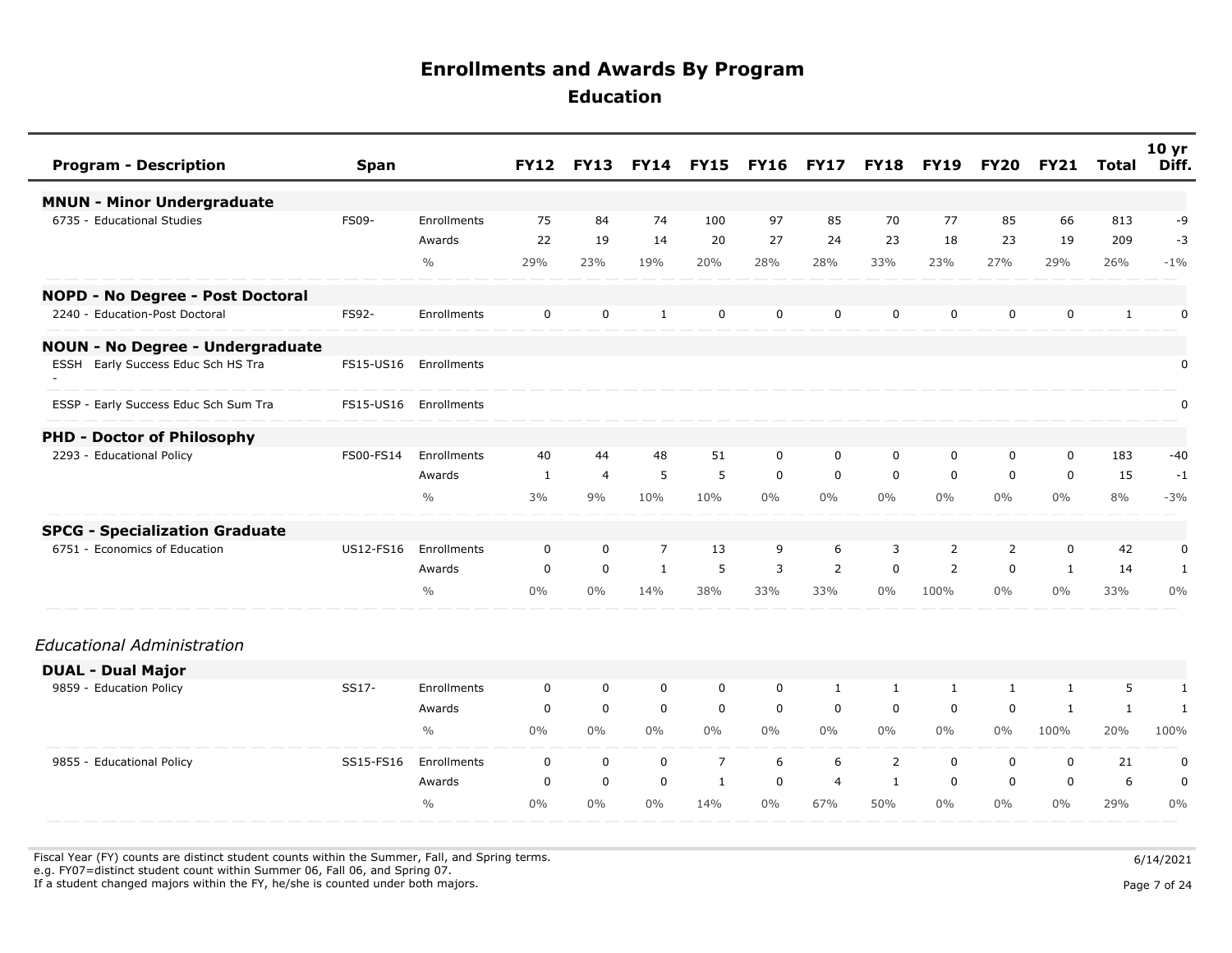| <b>Program - Description</b>               | <b>Span</b>  |               | <b>FY12</b>    | <b>FY13</b>  | <b>FY14</b>    | <b>FY15</b>    | <b>FY16</b>  | <b>FY17</b>    | <b>FY18</b>    | <b>FY19</b>  | <b>FY20</b>    | <b>FY21</b>  | <b>Total</b> | 10 <sub>yr</sub><br>Diff. |
|--------------------------------------------|--------------|---------------|----------------|--------------|----------------|----------------|--------------|----------------|----------------|--------------|----------------|--------------|--------------|---------------------------|
| 9846 - Higher, Adult, & Lifelong Educ      | FS92-        | Enrollments   | $\mathbf{1}$   | 1            | 1              | 1              | 1            | $\mathbf 0$    | $\mathbf 0$    | $\mathbf 0$  | 0              | 0            | 5            | $-1$                      |
|                                            |              | Awards        | $\mathbf 0$    | $\mathbf 0$  | 0              | $\mathbf 0$    | $\mathbf{1}$ | $\mathbf 0$    | $\mathbf 0$    | $\mathbf 0$  | $\mathbf 0$    | 0            | $\mathbf{1}$ | $\mathbf 0$               |
|                                            |              | $\frac{0}{0}$ | 0%             | $0\%$        | $0\%$          | $0\%$          | 100%         | $0\%$          | $0\%$          | $0\%$        | $0\%$          | 0%           | 20%          | 0%                        |
| 9849 - K-12 Ed Administration              | FQ83-        | Enrollments   | $\mathbf{1}$   | $\mathbf{1}$ | 3              | $\mathbf{1}$   | $\mathbf{1}$ | $\mathbf{1}$   | $\mathbf{1}$   | $\mathbf 0$  | 0              | $\mathbf 0$  | 9            | $-1$                      |
|                                            |              | Awards        | $\mathbf 0$    | $\mathbf 0$  | $\mathbf{1}$   | $\mathbf{1}$   | $\mathbf 0$  | $\mathbf 0$    | $\mathbf{1}$   | $\mathbf 0$  | $\mathbf 0$    | $\mathbf 0$  | 3            | $\mathbf 0$               |
|                                            |              | $\frac{0}{0}$ | $0\%$          | $0\%$        | 33%            | 100%           | $0\%$        | $0\%$          | 100%           | $0\%$        | $0\%$          | 0%           | 33%          | $0\%$                     |
| - Doctor of Education<br>ED.D              |              |               |                |              |                |                |              |                |                |              |                |              |              |                           |
| 6752 - Educational Leadership              | <b>FS12-</b> | Enrollments   | $\Omega$       | 15           | 32             | 44             | 37           | 31             | 34             | 37           | 42             | 38           | 310          | 38                        |
|                                            |              | Awards        | $\mathbf 0$    | $\mathbf 0$  | $\mathbf 0$    | 14             | 12           | 14             | 9              | 12           | 12             | 8            | 81           | 8                         |
|                                            |              | $\frac{0}{0}$ | 0%             | $0\%$        | $0\%$          | 32%            | 32%          | 45%            | 26%            | 32%          | 29%            | 21%          | 26%          | 21%                       |
| <b>EDS - Educational Specialist</b>        |              |               |                |              |                |                |              |                |                |              |                |              |              |                           |
| 1638 - K-12 Ed Administration              | FQ83-SS10    | Enrollments   | $\overline{4}$ | 2            | $\mathbf{1}$   | 3              | $\mathbf 0$  | $\mathbf 0$    | $\mathbf 0$    | $\mathbf 0$  | 0              | $\mathbf 0$  | 10           | $-4$                      |
|                                            |              | Awards        | 3              | $\mathsf 0$  | $\mathbf 0$    | 3              | $\mathbf 0$  | $\mathbf 0$    | $\mathbf 0$    | $\mathbf 0$  | $\mathbf 0$    | $\mathbf 0$  | 6            | $-3$                      |
|                                            |              | $\frac{0}{0}$ | 75%            | $0\%$        | $0\%$          | 100%           | $0\%$        | $0\%$          | $0\%$          | $0\%$        | $0\%$          | $0\%$        | 60%          | $-75%$                    |
| <b>GRC2 - Graduate Certificate Program</b> |              |               |                |              |                |                |              |                |                |              |                |              |              |                           |
| 6750 - Tch&Learn in Postsecondary Ed       | SS12-        | Enrollments   | 20             | 38           | 41             | 44             | 58           | 55             | 33             | 30           | 30             | 27           | 376          | $\overline{7}$            |
|                                            |              | Awards        | 6              | 16           | 21             | 25             | 33           | 31             | 12             | 14           | 10             | 11           | 179          | 5                         |
|                                            |              | $\frac{0}{0}$ | 30%            | 42%          | 51%            | 57%            | 57%          | 56%            | 36%            | 47%          | 33%            | 41%          | 48%          | 11%                       |
| 6743 - Urban Education                     | US11-        | Enrollments   | 21             | 29           | 35             | 38             | 37           | 36             | 35             | 27           | 22             | 21           | 301          | $\pmb{0}$                 |
|                                            |              | Awards        | $\overline{4}$ | 5            | $\overline{4}$ | $\overline{7}$ | 5            | $\overline{2}$ | 5              | $\mathbf{1}$ | 0              | $\mathbf 0$  | 33           | $-4$                      |
|                                            |              | $\frac{0}{0}$ | 19%            | 17%          | 11%            | 18%            | 14%          | 6%             | 14%            | 4%           | $0\%$          | $0\%$        | 11%          | $-19%$                    |
| <b>MA - Master of Arts</b>                 |              |               |                |              |                |                |              |                |                |              |                |              |              |                           |
| 2288 - Higher, Adult, & Lifelong Educ      | <b>FS00-</b> | Enrollments   | 45             | 45           | 39             | 42             | 38           | 36             | 31             | 26           | 10             | 2            | 314          | $-43$                     |
|                                            |              | Awards        | 14             | 19           | 11             | 14             | 15           | 13             | $\overline{7}$ | 14           | $\overline{7}$ | <sup>1</sup> | 115          | $-13$                     |
|                                            |              | $\frac{0}{0}$ | 31%            | 42%          | 28%            | 33%            | 39%          | 36%            | 23%            | 54%          | 70%            | 50%          | 37%          | 19%                       |

Fiscal Year (FY) counts are distinct student counts within the Summer, Fall, and Spring terms.  $6/14/2021$  e.g. FY07=distinct student count within Summer 06, Fall 06, and Spring 07. If a student changed majors within the FY, he/she is counted under both majors. Page 8 of 24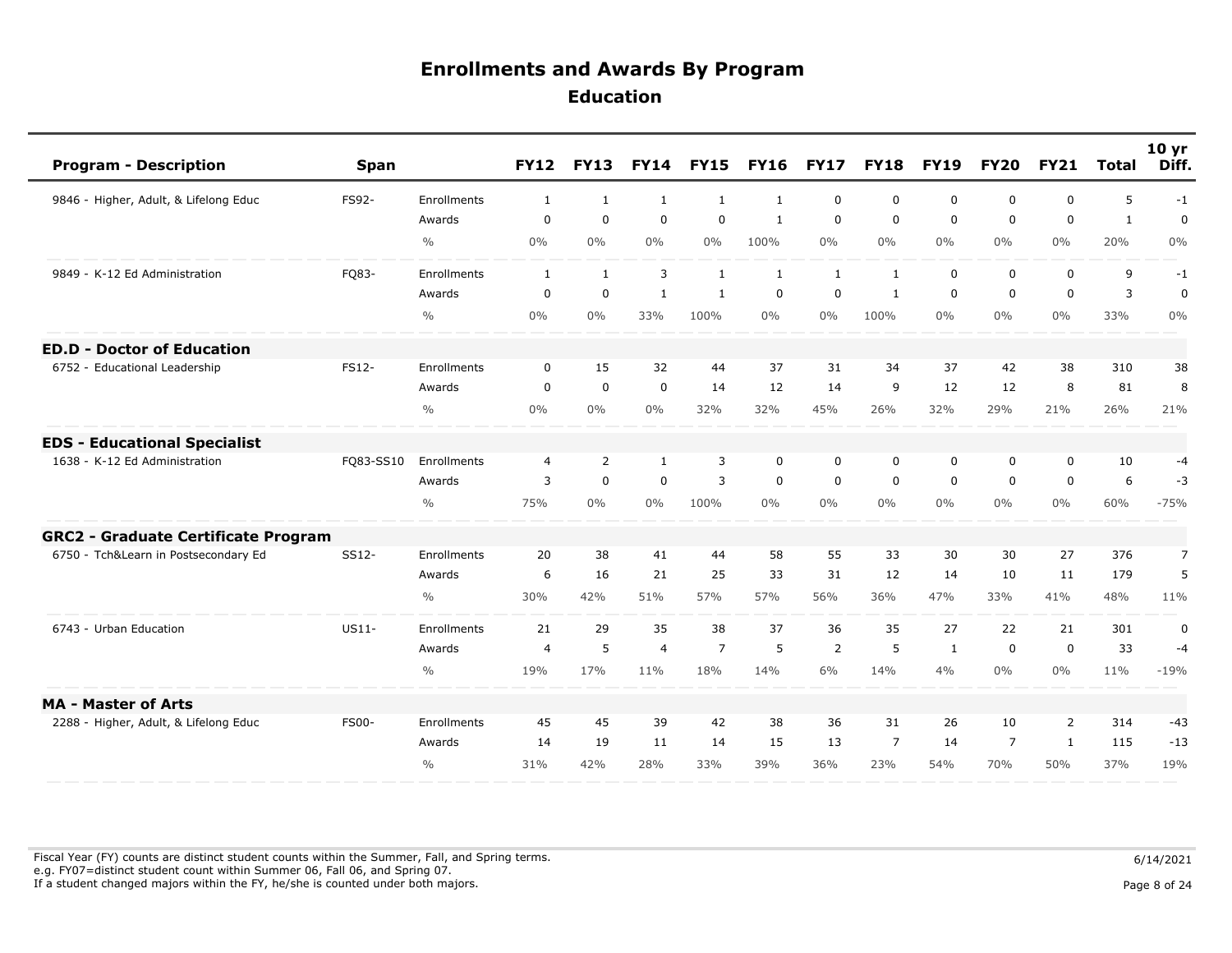| <b>Program - Description</b>          | <b>Span</b> |               | <b>FY12</b>  | <b>FY13</b> | <b>FY14</b> | <b>FY15</b> | <b>FY16</b>    | <b>FY17</b> | <b>FY18</b>    | <b>FY19</b> | <b>FY20</b> | <b>FY21</b>    | <b>Total</b>   | 10 <sub>yr</sub><br>Diff. |
|---------------------------------------|-------------|---------------|--------------|-------------|-------------|-------------|----------------|-------------|----------------|-------------|-------------|----------------|----------------|---------------------------|
| 6734 - Higher, Adult, & Lifelong Educ | FS09-       | Enrollments   | 5            | 11          | 18          | 26          | 25             | 24          | 31             | 46          | 60          | 66             | 312            | 61                        |
|                                       |             | Awards        | $\mathbf 0$  | 3           | $\mathbf 0$ | 8           | $\overline{4}$ | 8           | $\overline{7}$ | 9           | 9           | 8              | 56             | 8                         |
|                                       |             | $\frac{0}{0}$ | 0%           | 27%         | $0\%$       | 31%         | 16%            | 33%         | 23%            | 20%         | 15%         | 12%            | 18%            | 12%                       |
| 1644 - K-12 Ed Administration         | FQ83-       | Enrollments   | 56           | 52          | 54          | 59          | 63             | 59          | 43             | 25          | 42          | 41             | 494            | $-15$                     |
|                                       |             | Awards        | 26           | 23          | 18          | 18          | 25             | 22          | 27             | 9           | 10          | 6              | 184            | $-20$                     |
|                                       |             | $\frac{0}{0}$ | 46%          | 44%         | 33%         | 31%         | 40%            | 37%         | 63%            | 36%         | 24%         | 15%            | 37%            | $-32%$                    |
| 2246 - Student Affairs Administration | FS92-       | Enrollments   | 44           | 42          | 41          | 49          | 42             | 44          | 42             | 44          | 32          | 26             | 406            | $-18$                     |
|                                       |             | Awards        | 20           | 22          | 15          | 26          | 21             | 21          | 20             | 19          | 21          | 1              | 186            | $-19$                     |
|                                       |             | $\frac{0}{0}$ | 45%          | 52%         | 37%         | 53%         | 50%            | 48%         | 48%            | 43%         | 66%         | 4%             | 46%            | $-42%$                    |
| NOLG - No Degree - Lifelong Graduate  |             |               |              |             |             |             |                |             |                |             |             |                |                |                           |
| 6774 - K12 School Administrator Track | FS16-       | Enrollments   | $\mathbf 0$  | $\mathbf 0$ | $\mathbf 0$ | $\mathbf 0$ | $\Omega$       | 24          | 15             | 9           | 4           | 3              | 55             | 3                         |
| <b>PHD - Doctor of Philosophy</b>     |             |               |              |             |             |             |                |             |                |             |             |                |                |                           |
| 6777 - Education Policy               | SS17-       | Enrollments   | $\mathbf 0$  | $\mathbf 0$ | $\mathbf 0$ | 0           | $\mathbf 0$    | 5           | 10             | 13          | 15          | 21             | 64             | 21                        |
|                                       |             | Awards        | $\mathbf 0$  | $\mathbf 0$ | $\mathbf 0$ | $\mathbf 0$ | $\mathbf 0$    | $\mathbf 0$ | 0              | $\mathbf 0$ | 1           | 1              | $\overline{2}$ | $\mathbf{1}$              |
|                                       |             | $\frac{0}{0}$ | $0\%$        | $0\%$       | $0\%$       | $0\%$       | $0\%$          | $0\%$       | $0\%$          | 0%          | 7%          | 5%             | 3%             | 5%                        |
| 6764 - Educational Policy             | SS15-FS16   | Enrollments   | $\mathbf{0}$ | $\mathbf 0$ | $\mathbf 0$ | 47          | 49             | 47          | 31             | 22          | 15          | 9              | 220            | 9                         |
|                                       |             | Awards        | $\mathbf 0$  | $\mathbf 0$ | $\mathbf 0$ | 5           | 9              | 3           | $\overline{7}$ | 11          | 3           | $\overline{7}$ | 45             | $\overline{7}$            |
|                                       |             | $\frac{0}{0}$ | $0\%$        | $0\%$       | $0\%$       | 11%         | 18%            | 6%          | 23%            | 50%         | 20%         | 78%            | 20%            | 78%                       |
| 2245 - Higher, Adult, & Lifelong Educ | FS92-       | Enrollments   | 108          | 117         | 120         | 125         | 108            | 114         | 105            | 110         | 103         | 97             | 1,107          | $-11$                     |
|                                       |             | Awards        | 11           | 8           | 10          | 20          | 16             | 15          | 13             | 15          | 17          | 13             | 138            | $\overline{2}$            |
|                                       |             | $\frac{0}{0}$ | 10%          | 7%          | 8%          | 16%         | 15%            | 13%         | 12%            | 14%         | 17%         | 13%            | 12%            | 3%                        |
| 1646 - K-12 Ed Administration         | FQ83-       | Enrollments   | 52           | 45          | 37          | 34          | 28             | 28          | 20             | 17          | 15          | 13             | 289            | $-39$                     |
|                                       |             | Awards        | 5            | 10          | 5           | 6           | 5              | 5           | 6              | 5           | 5           | 1              | 53             | $-4$                      |
|                                       |             | $\frac{0}{0}$ | 10%          | 22%         | 14%         | 18%         | 18%            | 18%         | 30%            | 29%         | 33%         | 8%             | 18%            | $-2%$                     |

Fiscal Year (FY) counts are distinct student counts within the Summer, Fall, and Spring terms.  $6/14/2021$  e.g. FY07=distinct student count within Summer 06, Fall 06, and Spring 07. If a student changed majors within the FY, he/she is counted under both majors. Page 9 of 24

Page 9 of 24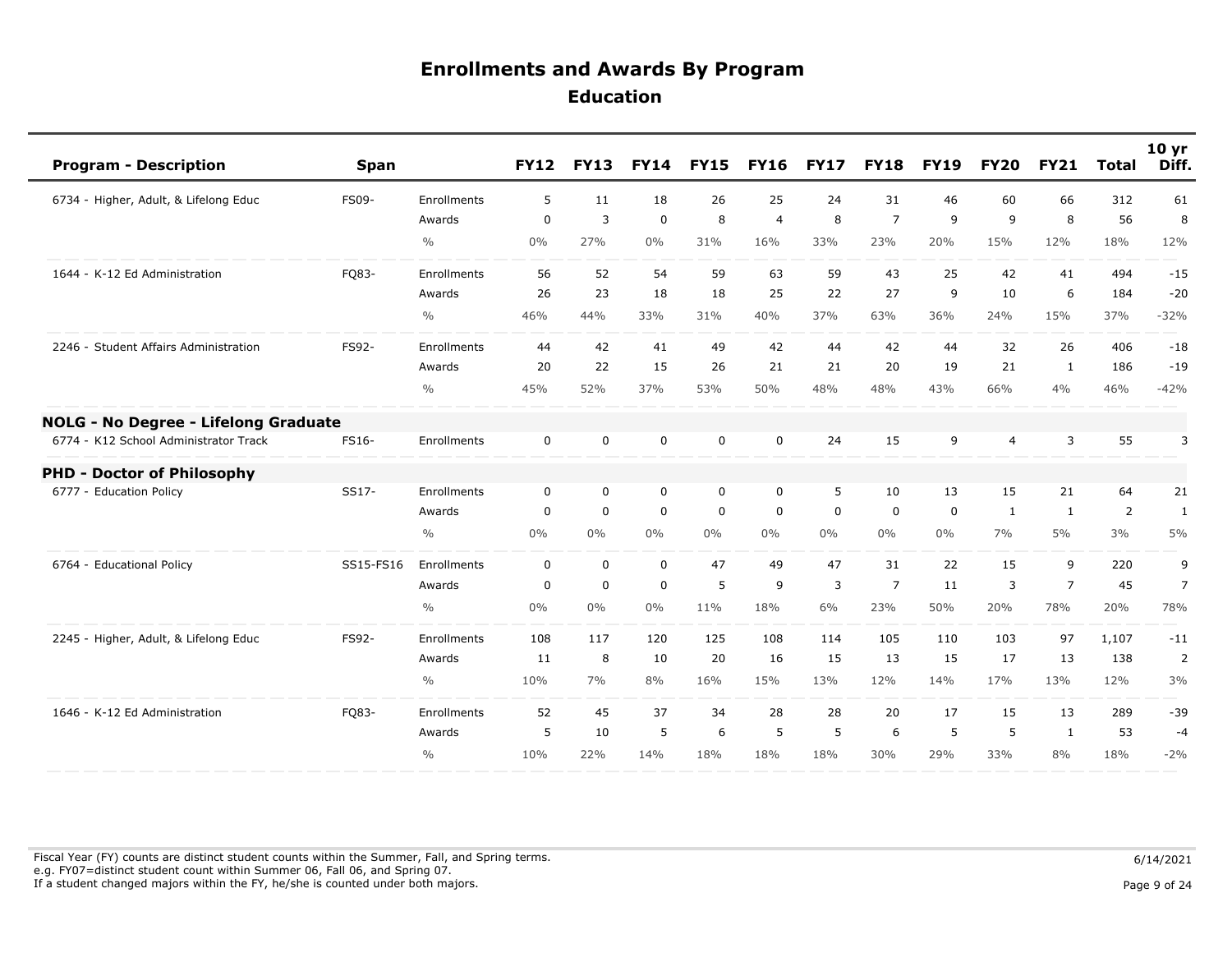| <b>Program - Description</b>                 | <b>Span</b> |               | <b>FY12</b> | <b>FY13</b>  | <b>FY14</b>    | <b>FY15</b>    | <b>FY16</b> | <b>FY17</b>    | <b>FY18</b> | <b>FY19</b>    | <b>FY20</b>  | <b>FY21</b> | <b>Total</b>   | 10 <sub>yr</sub><br>Diff. |
|----------------------------------------------|-------------|---------------|-------------|--------------|----------------|----------------|-------------|----------------|-------------|----------------|--------------|-------------|----------------|---------------------------|
| <b>SPCG - Specialization Graduate</b>        |             |               |             |              |                |                |             |                |             |                |              |             |                |                           |
| 6776 - Economics of Education                | SS17-       | Enrollments   | $\mathbf 0$ | $\mathbf 0$  | 0              | $\mathbf 0$    | 0           | $\overline{2}$ | 3           | 5              | 4            | 4           | 18             | 4                         |
|                                              |             | Awards        | $\mathbf 0$ | $\mathbf 0$  | 0              | 0              | 0           | $\mathbf 0$    | 0           | $\mathbf{1}$   | 0            | $\mathbf 0$ | $\mathbf{1}$   | 0                         |
|                                              |             | $\frac{0}{0}$ | $0\%$       | $0\%$        | 0%             | $0\%$          | $0\%$       | $0\%$          | $0\%$       | 20%            | $0\%$        | $0\%$       | 6%             | $0\%$                     |
| Kinesiology                                  |             |               |             |              |                |                |             |                |             |                |              |             |                |                           |
| <b>ADDU - Additional Major Undergraduate</b> |             |               |             |              |                |                |             |                |             |                |              |             |                |                           |
| 6711 - Athletic Training                     | FS07-FS19   | Enrollments   | 0           | $\mathbf 0$  | $\mathbf 0$    | $\mathbf 0$    | 0           | $\mathbf 0$    | 0           | 0              | $\mathbf{1}$ | 1           | $\overline{2}$ | $\mathbf{1}$              |
| 2281 - Kinesiology                           | FS98-       | Enrollments   | 16          | 22           | 31             | 41             | 48          | 51             | 56          | 43             | 30           | 21          | 359            | 5                         |
|                                              |             | Awards        | 0           | 4            | 6              | $\overline{7}$ | 8           | 9              | 16          | 10             | 11           | 9           | 80             | 9                         |
|                                              |             | $\frac{0}{0}$ | $0\%$       | 18%          | 19%            | 17%            | 17%         | 18%            | 29%         | 23%            | 37%          | 43%         | 22%            | 43%                       |
| <b>BS - Bachelor of Science</b>              |             |               |             |              |                |                |             |                |             |                |              |             |                |                           |
| 6710 - Athletic Training                     | FS07-FS19   | Enrollments   | 200         | 184          | 161            | 139            | 164         | 158            | 157         | 79             | 35           | 16          | 1,293          | $-184$                    |
|                                              |             | Awards        | 23          | 21           | 24             | 24             | 19          | 23             | 20          | 24             | 19           | 15          | 212            | $-8$                      |
|                                              |             | $\frac{0}{0}$ | 12%         | 11%          | 15%            | 17%            | 12%         | 15%            | 13%         | 30%            | 54%          | 94%         | 16%            | 82%                       |
| 6712 - Athletic Training - Second Degree     | FS07-FS19   | Enrollments   | 1           | $\mathbf{1}$ | $\mathbf 0$    | 1              | 1           | $\mathbf 0$    | 1           | 1              | $\mathbf 0$  | $\mathbf 0$ | 6              | $-1$                      |
|                                              |             | Awards        | 0           | 1            | 0              | 0              | 0           | $\mathbf 0$    | 0           | 0              | 0            | $\mathbf 0$ | $\mathbf{1}$   | 0                         |
|                                              |             | $\frac{0}{0}$ | $0\%$       | 100%         | 0%             | $0\%$          | $0\%$       | $0\%$          | $0\%$       | $0\%$          | $0\%$        | $0\%$       | 17%            | 0%                        |
| 2280 - Kinesiology                           | FS98-       | Enrollments   | 1,203       | 1,312        | 1,350          | 1,411          | 1,478       | 1,516          | 1,518       | 1,578          | 1,450        | 1,426       | 14,242         | 223                       |
|                                              |             | Awards        | 182         | 221          | 252            | 298            | 312         | 318            | 305         | 363            | 336          | 368         | 2,955          | 186                       |
|                                              |             | $\frac{0}{0}$ | 15%         | 17%          | 19%            | 21%            | 21%         | 21%            | 20%         | 23%            | 23%          | 26%         | 21%            | 11%                       |
| 2282 - Kinesiology - Second Degree           | FS98-       | Enrollments   | 5           | 10           | 9              | 16             | 23          | 25             | 19          | 21             | 14           | 9           | 151            | 4                         |
|                                              |             | Awards        | 2           | 2            | $\overline{4}$ | 5              | 6           | 11             | 5           | $\overline{7}$ | 4            | 6           | 52             | $\overline{4}$            |
|                                              |             | $\frac{0}{0}$ | 40%         | 20%          | 44%            | 31%            | 26%         | 44%            | 26%         | 33%            | 29%          | 67%         | 34%            | 27%                       |
| <b>CNCG - Concentration Graduate</b>         |             |               |             |              |                |                |             |                |             |                |              |             |                |                           |
| 6718 - Adapted Physical Activity             | FS08-US15   | Enrollments   |             |              |                |                |             |                |             |                |              |             |                | 0                         |

Fiscal Year (FY) counts are distinct student counts within the Summer, Fall, and Spring terms.  $6/14/2021$  e.g. FY07=distinct student count within Summer 06, Fall 06, and Spring 07. If a student changed majors within the FY, he/she is counted under both majors. Page 10 of 24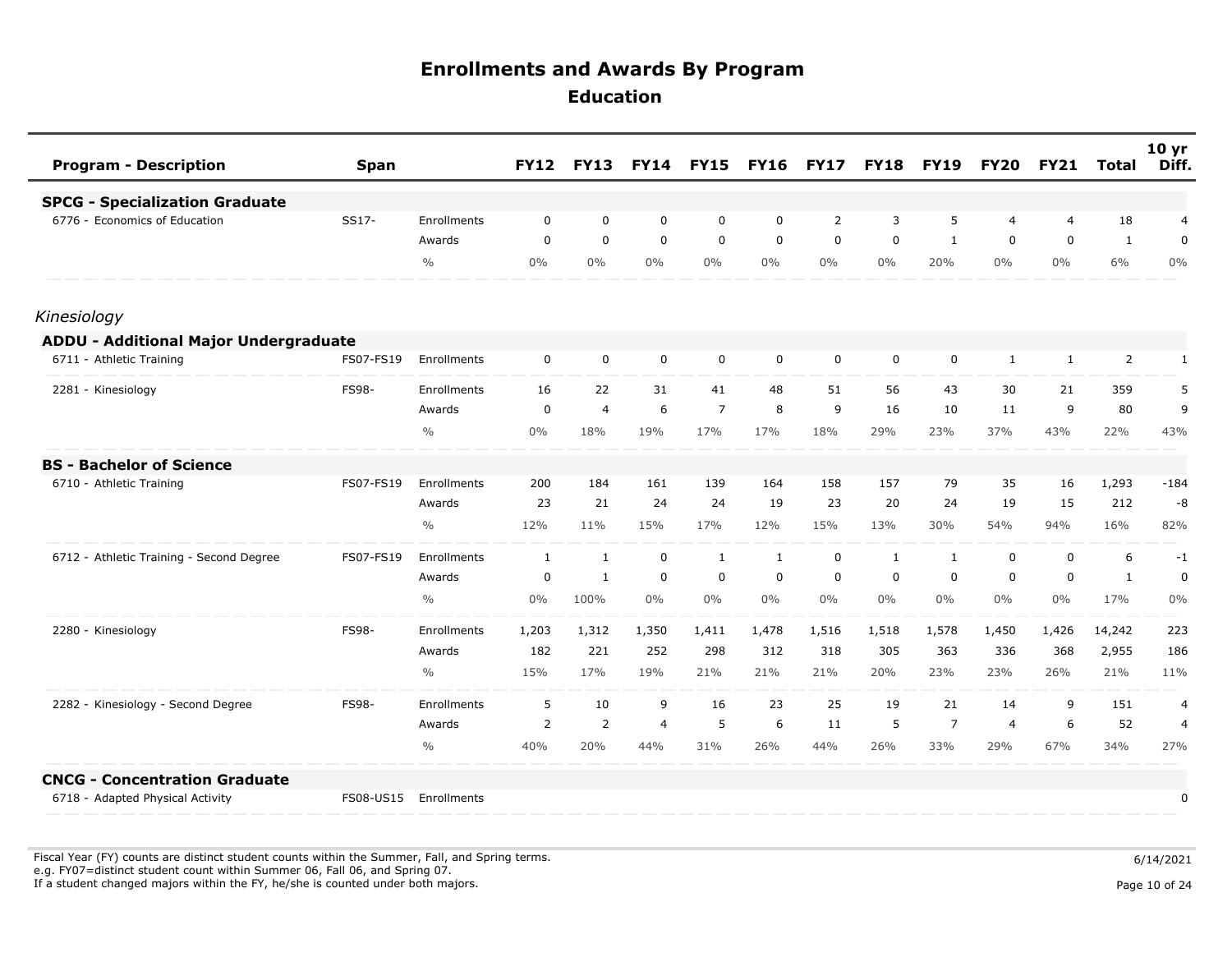| <b>Program - Description</b>          | Span         |               | <b>FY12</b>    | <b>FY13</b>  | <b>FY14</b>    | <b>FY15</b>    | <b>FY16</b>    | <b>FY17</b>    | <b>FY18</b>    | <b>FY19</b>    | <b>FY20</b>    | <b>FY21</b>    | <b>Total</b>   | 10 <sub>yr</sub><br>Diff. |
|---------------------------------------|--------------|---------------|----------------|--------------|----------------|----------------|----------------|----------------|----------------|----------------|----------------|----------------|----------------|---------------------------|
| 6719 - Athletic Training              | <b>FS08-</b> | Enrollments   | $\overline{4}$ | 6            | 8              | $\overline{7}$ | 8              | 9              | 10             | $\overline{4}$ | 4              | $\mathbf 0$    | 60             | $-4$                      |
|                                       |              | Awards        | 4              | 5            | 6              | $\overline{4}$ | $\overline{7}$ | 3              | 6              | $\overline{4}$ | $\overline{4}$ | 0              | 43             | $-4$                      |
|                                       |              | $\frac{0}{0}$ | 100%           | 83%          | 75%            | 57%            | 88%            | 33%            | 60%            | 100%           | 100%           | $0\%$          | 72%            | $-100%$                   |
| 6720 - Biomechanics                   | FS08-US15    | Enrollments   |                |              |                |                |                |                |                |                |                |                |                | 0                         |
| 6721 - Coaching                       | FS08-SS19    | Enrollments   | 5              | $\mathbf{1}$ | $\overline{5}$ | $\overline{4}$ | 5              | $\overline{4}$ | $\overline{2}$ | $\mathbf 0$    | $\mathbf 0$    | $\mathbf 0$    | 26             | $-5$                      |
|                                       |              | Awards        | $\overline{7}$ | 1            | 5              | 3              | 1              | 1              | $\overline{2}$ | $\mathbf 0$    | $\mathbf 0$    | $\mathbf 0$    | 20             | $-7$                      |
|                                       |              | $\frac{0}{0}$ | 140%           | 100%         | 100%           | 75%            | 20%            | 25%            | 100%           | $0\%$          | $0\%$          | $0\%$          | 77%            | $-140%$                   |
| 6790 - Coaching                       | US19-US22    | Enrollments   | $\mathbf 0$    | $\mathbf 0$  | $\mathbf 0$    | $\pmb{0}$      | $\mathbf 0$    | $\mathbf 0$    | $\mathbf 0$    | $\mathbf 0$    | 5              | $\overline{4}$ | 9              | $\overline{4}$            |
|                                       |              | Awards        | 0              | 0            | $\mathbf 0$    | $\mathbf 0$    | $\mathbf 0$    | 0              | $\mathbf 0$    | $\mathbf 0$    | 2              | 3              | 5              | 3                         |
|                                       |              | $\frac{0}{0}$ | $0\%$          | 0%           | 0%             | $0\%$          | $0\%$          | $0\%$          | $0\%$          | $0\%$          | 40%            | 75%            | 56%            | 75%                       |
| 6766 - Cognitive & Motor Neuroscience | FS15-        | Enrollments   | 0              | 0            | $\mathbf 0$    | 0              | 1              | 2              | $\overline{4}$ | $\overline{2}$ | 3              | $\mathbf{1}$   | 13             | $\mathbf{1}$              |
|                                       |              | Awards        | $\mathbf 0$    | 0            | $\mathbf 0$    | $\mathbf 0$    | $\mathbf 0$    | $\mathbf 0$    | $\mathbf{1}$   | 3              | $\overline{2}$ | $\mathbf 0$    | 6              | $\pmb{0}$                 |
|                                       |              | $\frac{0}{0}$ | $0\%$          | 0%           | 0%             | 0%             | 0%             | 0%             | 25%            | 150%           | 67%            | $0\%$          | 46%            | 0%                        |
| 6722 - Exercise Physiology            | <b>FS08-</b> | Enrollments   | 3              | 3            | $\overline{4}$ | $\overline{7}$ | 3              | $\overline{2}$ | 5              | $\overline{7}$ | $\overline{4}$ | 2              | 40             | $-1$                      |
|                                       |              | Awards        | 4              | 3            | 3              | 3              | 2              | 2              | $\mathbf{1}$   | $\overline{4}$ | $\overline{2}$ | 2              | 26             | $-2$                      |
|                                       |              | $\frac{0}{0}$ | 133%           | 100%         | 75%            | 43%            | 67%            | 100%           | 20%            | 57%            | 50%            | 100%           | 65%            | $-33%$                    |
| 6723 - Growth and Motor Development   | FS08-US15    | Enrollments   | 3              | $\pmb{0}$    | $\overline{2}$ | $\mathbf{1}$   | $\mathbf 0$    | $\mathbf 0$    | $\mathbf 0$    | $\mathbf 0$    | $\mathbf 0$    | $\mathbf 0$    | 6              | $-3$                      |
|                                       |              | Awards        | 3              | $\mathbf 0$  | $\overline{2}$ | 1              | $\mathbf 0$    | 0              | $\mathbf 0$    | $\mathbf 0$    | $\mathbf 0$    | 0              | 6              | $-3$                      |
|                                       |              | $\frac{0}{0}$ | 100%           | 0%           | 100%           | 100%           | 0%             | $0\%$          | $0\%$          | $0\%$          | $0\%$          | $0\%$          | 100%           | $-100%$                   |
| 6791 - Leadership                     | US19-US22    | Enrollments   | 0              | $\mathbf 0$  | $\mathbf 0$    | $\mathbf 0$    | $\mathbf 0$    | $\mathbf 0$    | $\mathbf 0$    | $\mathbf 0$    | 5              | $\mathbf{1}$   | 6              | 1                         |
|                                       |              | Awards        | 0              | $\mathbf 0$  | $\mathbf 0$    | $\mathbf 0$    | $\mathbf 0$    | $\mathbf 0$    | $\mathbf 0$    | $\mathbf 0$    | $\overline{4}$ | $\mathbf 0$    | $\overline{4}$ | $\mathbf 0$               |
|                                       |              | $\frac{0}{0}$ | $0\%$          | $0\%$        | $0\%$          | $0\%$          | 0%             | $0\%$          | $0\%$          | $0\%$          | 80%            | $0\%$          | 67%            | $0\%$                     |
| 6724 - Psy Aspects Sport & Phys Activ | <b>FS08-</b> | Enrollments   | 3              | 4            | 6              | $\overline{7}$ | 10             | 12             | 13             | 10             | $\overline{4}$ | 3              | 72             | $\pmb{0}$                 |
|                                       |              | Awards        | $\mathbf{1}$   | 1            | 3              | $\overline{4}$ | 4              | 3              | 5              | $\overline{4}$ | 1              | 3              | 29             | $\overline{2}$            |
|                                       |              | $\frac{0}{0}$ | 33%            | 25%          | 50%            | 57%            | 40%            | 25%            | 38%            | 40%            | 25%            | 100%           | 40%            | 67%                       |

Fiscal Year (FY) counts are distinct student counts within the Summer, Fall, and Spring terms.  $6/14/2021$  e.g. FY07=distinct student count within Summer 06, Fall 06, and Spring 07. If a student changed majors within the FY, he/she is counted under both majors. Page 11 of 24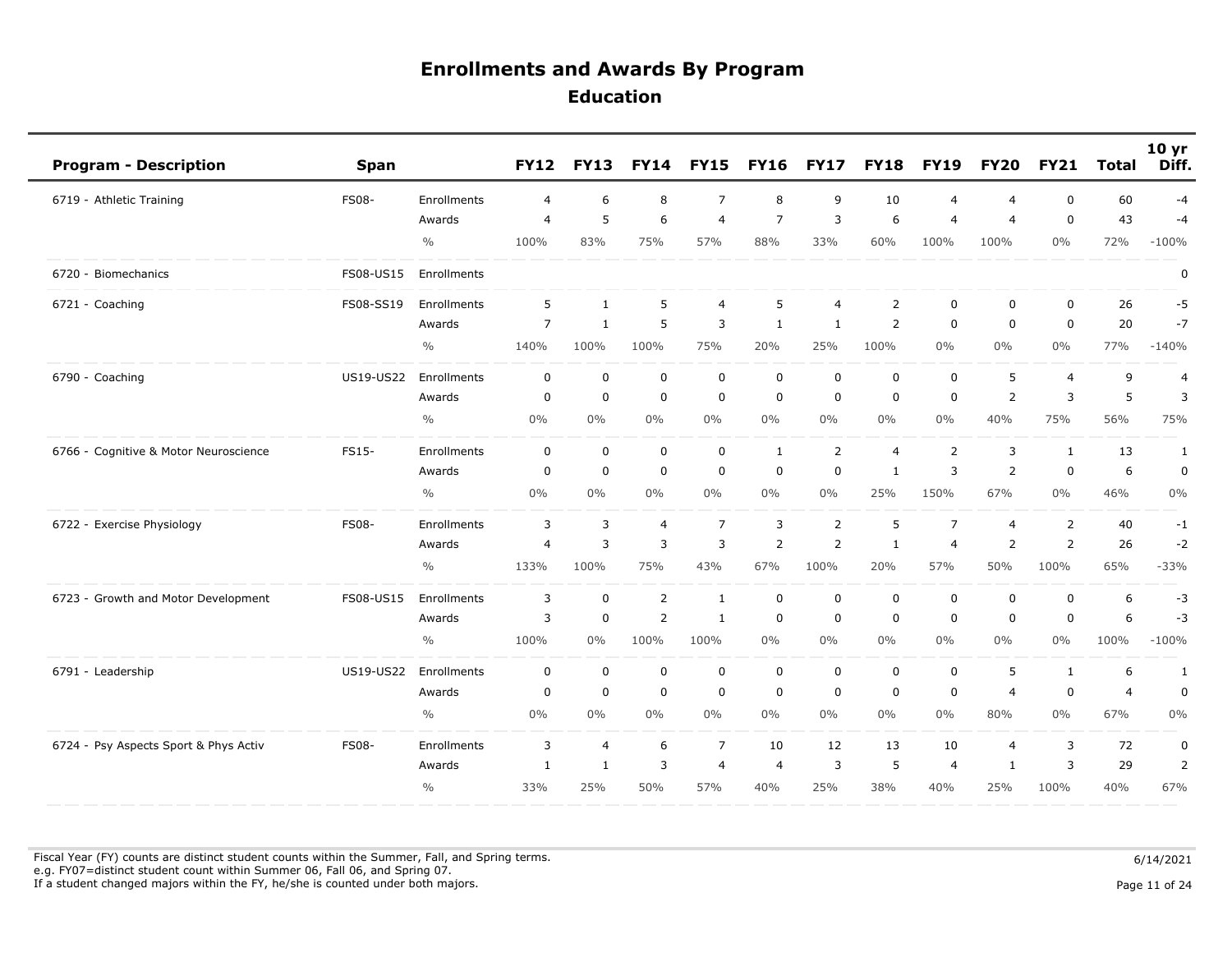| <b>Program - Description</b>                | <b>Span</b>      |                       | <b>FY12</b> | <b>FY13</b>    | <b>FY14</b>    | <b>FY15</b>    | <b>FY16</b>  | <b>FY17</b>    | <b>FY18</b>    | <b>FY19</b>    | <b>FY20</b>    | <b>FY21</b>  | <b>Total</b>   | 10 <sub>yr</sub><br>Diff. |
|---------------------------------------------|------------------|-----------------------|-------------|----------------|----------------|----------------|--------------|----------------|----------------|----------------|----------------|--------------|----------------|---------------------------|
| 6725 - Sport Administration                 | <b>FS08-</b>     | Enrollments           | 13          | 14             | 8              | 23             | 28           | 26             | 21             | 13             | 8              | 2            | 156            | $-11$                     |
|                                             |                  | Awards                | 13          | 14             | 9              | 11             | 9            | 18             | 9              | 9              | 6              | $\mathbf{1}$ | 99             | $-12$                     |
|                                             |                  | $\frac{0}{0}$         | 100%        | 100%           | 113%           | 48%            | 32%          | 69%            | 43%            | 69%            | 75%            | 50%          | 63%            | $-50%$                    |
| 6757 - Strength and Conditioning            | FS11-            | Enrollments           | $\mathbf 0$ | $\mathbf 0$    | 3              | 5              | 8            | $\overline{7}$ | 8              | 3              | 6              | 1            | 41             | 1                         |
|                                             |                  | Awards                | $\mathbf 0$ | $\pmb{0}$      | $\overline{2}$ | $\overline{2}$ | 4            | 3              | 3              | $\overline{4}$ | 6              | $\mathbf{1}$ | 25             | $\mathbf{1}$              |
|                                             |                  | $\frac{0}{0}$         | $0\%$       | $0\%$          | 67%            | 40%            | 50%          | 43%            | 38%            | 133%           | 100%           | 100%         | 61%            | 100%                      |
| 6726 - Student Athlete Development          | <b>FS08-</b>     | Enrollments           | $\mathbf 0$ | $\mathbf 0$    | $\mathbf 0$    | $\mathbf 0$    | $\mathbf{1}$ | 3              | $\mathbf{1}$   | 0              | 0              | $\mathbf 0$  | 5              | $\pmb{0}$                 |
|                                             |                  | Awards                | 0           | $\mathbf 0$    | $\mathbf 0$    | $\mathbf 0$    | 0            | 2              | $\mathbf{1}$   | 0              | 0              | 0            | 3              | $\mathbf 0$               |
|                                             |                  | $\frac{0}{0}$         | $0\%$       | $0\%$          | $0\%$          | $0\%$          | $0\%$        | 67%            | 100%           | $0\%$          | $0\%$          | 0%           | 60%            | 0%                        |
| <b>DUAL - Dual Major</b>                    |                  |                       |             |                |                |                |              |                |                |                |                |              |                |                           |
| 9829 - Kinesiology                          | FS98-            | Enrollments           | 0           | 0              | 0              | $\mathbf 0$    | 0            | 0              | 1              | 1              | $\mathbf{1}$   | 0            | 3              | 0                         |
|                                             |                  | Awards                | $\mathbf 0$ | $\mathbf 0$    | $\mathbf 0$    | $\mathbf 0$    | $\mathbf 0$  | $\Omega$       | $\Omega$       | $\Omega$       | $\mathbf 0$    | 1            | $\mathbf{1}$   | 1                         |
|                                             |                  | $\frac{0}{0}$         | 0%          | $0\%$          | $0\%$          | $0\%$          | $0\%$        | $0\%$          | $0\%$          | $0\%$          | $0\%$          | $0\%$        | 33%            | 0%                        |
| <b>GRC2 - Graduate Certificate Program</b>  |                  |                       |             |                |                |                |              |                |                |                |                |              |                |                           |
| 6768 - Sport Coaching and Leadership        | <b>US15-US22</b> | Enrollments           | $\mathbf 0$ | $\mathbf 0$    | $\mathbf 0$    | $\mathbf 0$    | 15           | 15             | 11             | $\overline{7}$ | 4              | 5            | 57             | 5                         |
|                                             |                  | Awards                | $\mathbf 0$ | $\mathbf 0$    | $\mathbf 0$    | $\mathbf 0$    | 15           | $\overline{7}$ | $\overline{7}$ | $\overline{4}$ | $\overline{4}$ | -1           | 38             | 1                         |
|                                             |                  | $\frac{0}{0}$         | $0\%$       | $0\%$          | $0\%$          | $0\%$          | 100%         | 47%            | 64%            | 57%            | 100%           | 20%          | 67%            | 20%                       |
| <b>GRC4 - University Grad Certificate</b>   |                  |                       |             |                |                |                |              |                |                |                |                |              |                |                           |
| 6758 - College Teaching-Kinesiology         | SS13-            | Enrollments           | $\mathbf 0$ | 0              | $\mathbf 0$    | $\mathbf 0$    | 1            | 0              | 2              | 0              | 0              | 0            | 3              | 0                         |
|                                             |                  | Awards                | $\Omega$    | $\mathbf 0$    | $\mathbf 0$    | $\mathbf 0$    | $\mathbf{1}$ | $\mathbf 0$    | 3              | $\Omega$       | $\mathbf{0}$   | $\mathbf 0$  | $\overline{4}$ | 0                         |
|                                             |                  | $\frac{0}{0}$         | $0\%$       | $0\%$          | $0\%$          | $0\%$          | 100%         | $0\%$          | 150%           | $0\%$          | $0\%$          | 0%           | 133%           | $0\%$                     |
| <b>MJEL - Teaching Mjr Elem Endorsement</b> |                  |                       |             |                |                |                |              |                |                |                |                |              |                |                           |
| 1869 - Health                               |                  | FQ68-UQ92 Enrollments | $\mathbf 0$ | $\mathbf 0$    | $\mathbf 0$    | $\mathbf 0$    | $\mathbf 0$  | $\mathbf 0$    | 1              | 1              | $\mathbf{1}$   | $\mathbf 0$  | 3              | 0                         |
| MJK2 - Teaching Mjr K-12 Endorsement        |                  |                       |             |                |                |                |              |                |                |                |                |              |                |                           |
| 1886 - Physical Ed & Exercise Science       | FQ68-            | Enrollments           | 13          | $\overline{7}$ | $\mathbf{1}$   | $\mathbf{1}$   | $\mathbf{1}$ | 1              | 0              | 0              | 0              | $\mathbf 0$  | 24             | $-13$                     |

Fiscal Year (FY) counts are distinct student counts within the Summer, Fall, and Spring terms.  $6/14/2021$  e.g. FY07=distinct student count within Summer 06, Fall 06, and Spring 07. If a student changed majors within the FY, he/she is counted under both majors. Page 12 of 24 page 12 of 24 page 12 of 24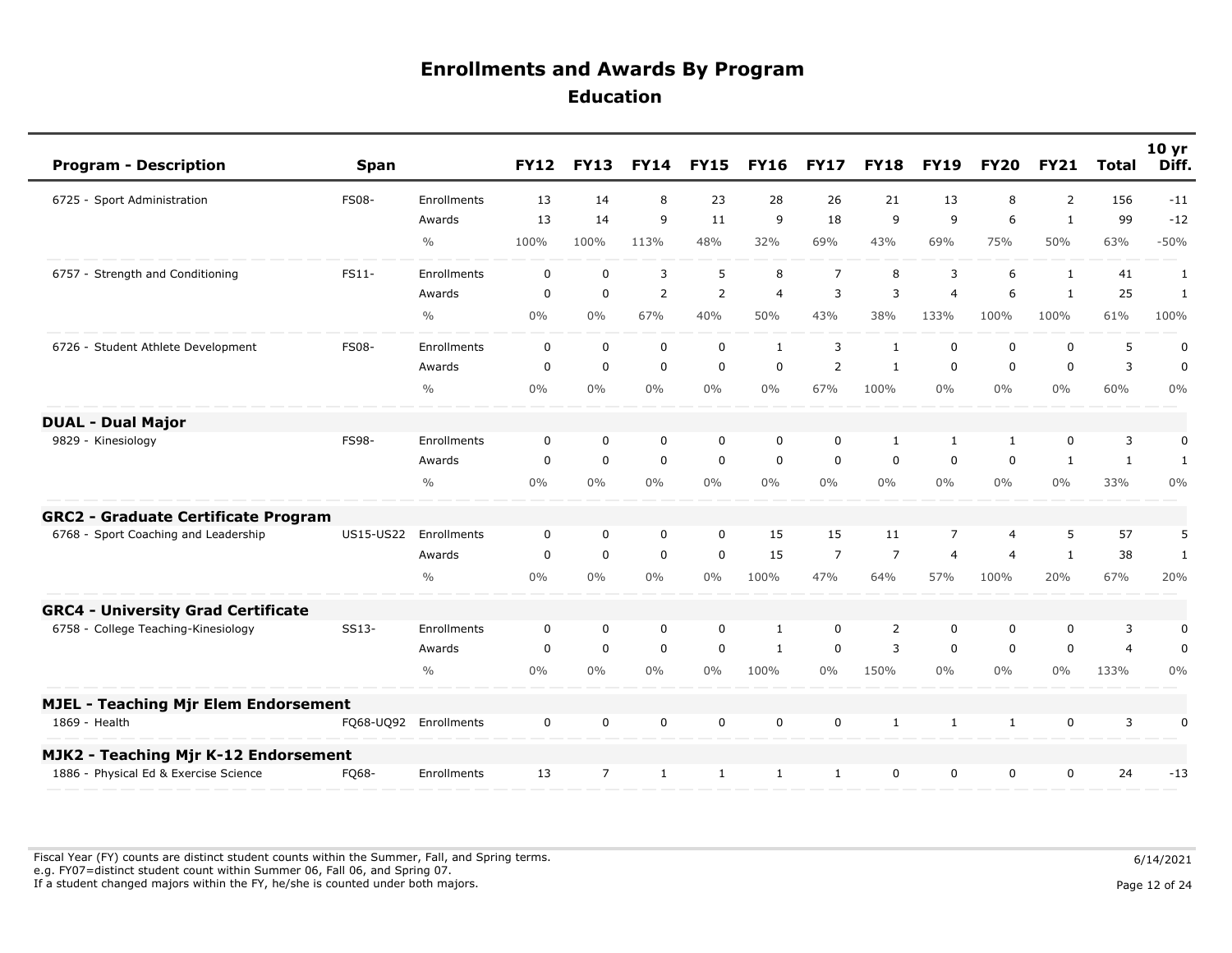| <b>Program - Description</b>                 | <b>Span</b>  |                       | <b>FY12</b>    | <b>FY13</b> | <b>FY14</b> | <b>FY15</b> | <b>FY16</b>  | <b>FY17</b> | <b>FY18</b>    | <b>FY19</b>    | <b>FY20</b>  | <b>FY21</b>    | <b>Total</b>   | 10 <sub>yr</sub><br>Diff. |
|----------------------------------------------|--------------|-----------------------|----------------|-------------|-------------|-------------|--------------|-------------|----------------|----------------|--------------|----------------|----------------|---------------------------|
| <b>MJSE - Teaching Major Sec Endorsement</b> |              |                       |                |             |             |             |              |             |                |                |              |                |                |                           |
| 1874 - Physical Education                    |              | FQ68-SS11 Enrollments | $\mathbf 0$    | $\mathbf 0$ | $\mathbf 0$ | $\mathbf 0$ | $\mathbf 0$  | $\mathbf 0$ | $\mathbf{1}$   | 1              | $\mathbf{1}$ | $\mathbf{1}$   | $\overline{4}$ | $\mathbf{1}$              |
| <b>MNUN - Minor Undergraduate</b>            |              |                       |                |             |             |             |              |             |                |                |              |                |                |                           |
| 6765 - Coaching                              | FS15-        | Enrollments           | 0              | $\mathbf 0$ | $\mathbf 0$ | $\mathbf 0$ | 131          | 148         | 163            | 175            | 155          | 125            | 897            | 125                       |
|                                              |              | Awards                | $\mathbf 0$    | $\mathbf 0$ | $\mathbf 0$ | $\mathbf 0$ | 14           | 24          | 21             | 34             | 37           | 36             | 166            | 36                        |
|                                              |              | $\frac{0}{0}$         | $0\%$          | $0\%$       | $0\%$       | $0\%$       | 11%          | 16%         | 13%            | 19%            | 24%          | 29%            | 19%            | 29%                       |
| 6763 - Health Promotion                      | FS15-        | Enrollments           | $\mathbf 0$    | $\mathbf 0$ | $\mathbf 0$ | $\mathbf 0$ | 945          | 1,327       | 1,349          | 1,260          | 1,173        | 1,172          | 7,226          | 1,172                     |
|                                              |              | Awards                | 0              | $\mathbf 0$ | $\mathsf 0$ | $\mathsf 0$ | 229          | 318         | 377            | 443            | 355          | 395            | 2,117          | 395                       |
|                                              |              | $\frac{0}{0}$         | $0\%$          | $0\%$       | $0\%$       | $0\%$       | 24%          | 24%         | 28%            | 35%            | 30%          | 34%            | 29%            | 34%                       |
| <b>MS - Master of Science</b>                |              |                       |                |             |             |             |              |             |                |                |              |                |                |                           |
| 6792 - Athletic Training                     | <b>US20-</b> | Enrollments           | $\mathbf 0$    | $\mathbf 0$ | $\mathbf 0$ | $\mathbf 0$ | $\mathsf{O}$ | $\mathbf 0$ | $\mathbf 0$    | $\mathbf 0$    | 0            | 3              | 3              | 3                         |
| 2283 - Kinesiology                           | FS98-        | Enrollments           | 71             | 66          | 66          | 64          | 70           | 68          | 69             | 55             | 46           | 42             | 617            | $-29$                     |
|                                              |              | Awards                | 32             | 24          | 31          | 30          | 27           | 32          | 28             | 28             | 22           | 8              | 262            | $-24$                     |
|                                              |              | $\frac{0}{0}$         | 45%            | 36%         | 47%         | 47%         | 39%          | 47%         | 41%            | 51%            | 48%          | 19%            | 42%            | $-26%$                    |
| 6767 - Sport Coaching and Leadership         | SS16-US22    | Enrollments           | $\mathbf 0$    | $\mathbf 0$ | $\mathbf 0$ | $\mathbf 0$ | $\mathbf 0$  | 10          | 18             | 24             | 34           | 48             | 134            | 48                        |
|                                              |              | Awards                | $\mathbf{0}$   | $\Omega$    | $\mathbf 0$ | $\mathbf 0$ | $\Omega$     | $\mathbf 0$ | $\mathbf{1}$   | 3              | 5            | $\overline{7}$ | 16             | $\overline{7}$            |
|                                              |              | $\frac{0}{0}$         | 0%             | $0\%$       | $0\%$       | $0\%$       | $0\%$        | $0\%$       | 6%             | 13%            | 15%          | 15%            | 12%            | 15%                       |
| <b>PHD - Doctor of Philosophy</b>            |              |                       |                |             |             |             |              |             |                |                |              |                |                |                           |
| 2284 - Kinesiology                           | <b>FS98-</b> | Enrollments           | 54             | 52          | 52          | 49          | 55           | 50          | 51             | 52             | 53           | 50             | 518            | -4                        |
|                                              |              | Awards                | 8              | 6           | 10          | 10          | 14           | 9           | $\overline{7}$ | $\overline{7}$ | 16           | 10             | 97             | $\overline{2}$            |
|                                              |              | $\frac{0}{0}$         | 15%            | 12%         | 19%         | 20%         | 25%          | 18%         | 14%            | 13%            | 30%          | 20%            | 19%            | 5%                        |
| <b>SPCU - Specialization Undergraduate</b>   |              |                       |                |             |             |             |              |             |                |                |              |                |                |                           |
| 2268 - Coaching                              | FS95-US15    | Enrollments           | 54             | 62          | 79          | 121         | 61           | $\mathbf 0$ | $\mathbf 0$    | $\mathbf 0$    | 0            | $\mathbf 0$    | 377            | $-54$                     |
|                                              |              | Awards                | $\overline{7}$ | 11          | 10          | 23          | 6            | $\mathbf 0$ | 0              | $\mathbf 0$    | $\mathbf 0$  | $\mathbf 0$    | 57             | $-7$                      |
|                                              |              | $\frac{0}{0}$         | 13%            | 18%         | 13%         | 19%         | 10%          | $0\%$       | $0\%$          | $0\%$          | $0\%$        | $0\%$          | 15%            | $-13%$                    |

Fiscal Year (FY) counts are distinct student counts within the Summer, Fall, and Spring terms.  $6/14/2021$  e.g. FY07=distinct student count within Summer 06, Fall 06, and Spring 07. If a student changed majors within the FY, he/she is counted under both majors. Page 13 of 24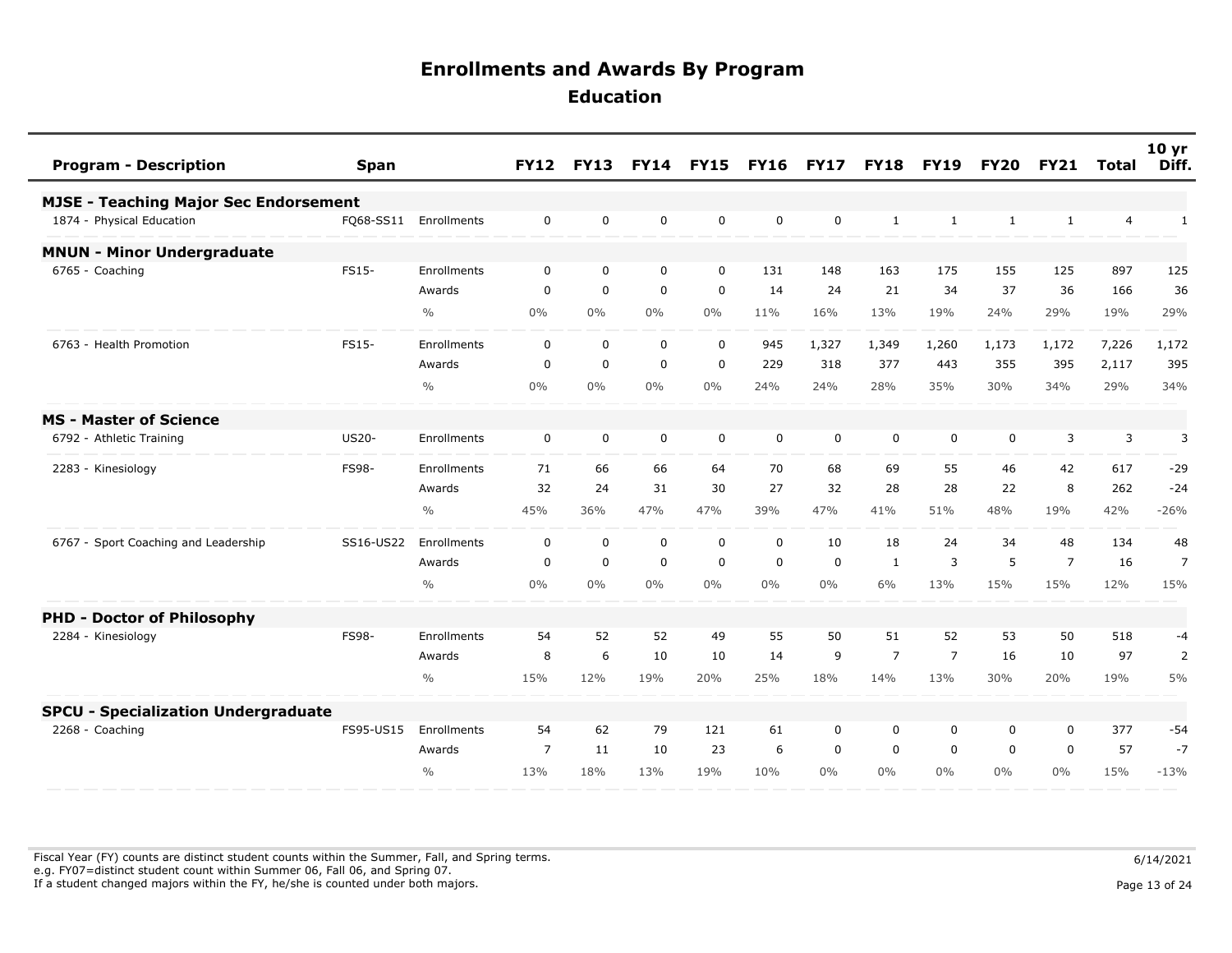| <b>Program - Description</b>            | <b>Span</b>  |               | <b>FY12</b>    | <b>FY13</b>    | <b>FY14</b>    | <b>FY15</b>    | <b>FY16</b>    | <b>FY17</b>    | <b>FY18</b>  | <b>FY19</b>    | <b>FY20</b>  | <b>FY21</b>    | <b>Total</b> | 10 <sub>yr</sub><br>Diff. |
|-----------------------------------------|--------------|---------------|----------------|----------------|----------------|----------------|----------------|----------------|--------------|----------------|--------------|----------------|--------------|---------------------------|
| 2269 - Health Promotion                 | FS95-US15    | Enrollments   | 540            | 651            | 706            | 874            | 489            | $\mathbf 0$    | 0            | 0              | 0            | $\mathbf 0$    | 3,260        | $-540$                    |
|                                         |              | Awards        | 189            | 251            | 278            | 276            | 70             | $\mathbf 0$    | 0            | 0              | 0            | $\overline{0}$ | 1,064        | $-189$                    |
|                                         |              | $\frac{0}{0}$ | 35%            | 39%            | 39%            | 32%            | 14%            | $0\%$          | $0\%$        | $0\%$          | $0\%$        | $0\%$          | 33%          | $-35%$                    |
| <b>Teacher Education</b>                |              |               |                |                |                |                |                |                |              |                |              |                |              |                           |
| <b>ACRT - Administrator Certificate</b> |              |               |                |                |                |                |                |                |              |                |              |                |              |                           |
| 2232 - Central Office Level             | FQ68-        | Enrollments   |                |                |                |                |                |                |              |                |              |                |              | 0                         |
| 6717 - Elementary/Secondary Principal   | FS06-        | Enrollments   | $\overline{2}$ | 3              | $\overline{7}$ | 4              | $\mathbf{1}$   | $\overline{2}$ | 3            | $\overline{4}$ | $\mathbf{1}$ | $\overline{2}$ | 29           | 0                         |
| ADDU - Additional Major Undergraduate   |              |               |                |                |                |                |                |                |              |                |              |                |              |                           |
| 2238 - Education                        | FS92-        | Enrollments   | $\mathbf{1}$   | $\overline{2}$ | 2              | 3              | $\overline{2}$ | $\mathbf{1}$   | $\mathbf{1}$ | $\mathbf{1}$   | $\mathbf 0$  | $\mathbf 0$    | 13           | $-1$                      |
| <b>ADTE - Teacher Certification</b>     |              |               |                |                |                |                |                |                |              |                |              |                |              |                           |
| 6729 - Add'l Teacher Certification      | FQ68-        | Enrollments   | $\overline{2}$ | 19             | 24             | 6              | 7              | $\overline{4}$ | 9            | 8              | $\mathbf{1}$ | 10             | 90           | 8                         |
| <b>BA - Bachelor of Arts</b>            |              |               |                |                |                |                |                |                |              |                |              |                |              |                           |
| 2237 - Education                        | FS92-        | Enrollments   | 937            | 884            | 839            | 783            | 726            | 703            | 705          | 668            | 630          | 647            | 7,522        | $-290$                    |
|                                         |              | Awards        | 191            | 214            | 174            | 184            | 178            | 158            | 152          | 146            | 151          | 144            | 1,692        | $-47$                     |
|                                         |              | $\frac{0}{0}$ | 20%            | 24%            | 21%            | 23%            | 25%            | 22%            | 22%          | 22%            | 24%          | 22%            | 22%          | 2%                        |
| 2239 - Education - Second Degree        | FS92-        | Enrollments   | 16             | 13             | 12             | 12             | 10             | 9              | 5            | 5              | $\mathbf{1}$ | $\mathbf{1}$   | 84           | $-15$                     |
|                                         |              | Awards        | 6              | 5              | 5              | 6              | $\overline{4}$ | 2              | 2            | 3              | $\mathbf{1}$ | $\Omega$       | 34           | $-6$                      |
|                                         |              | $\frac{0}{0}$ | 38%            | 38%            | 42%            | 50%            | 40%            | 22%            | 40%          | 60%            | 100%         | $0\%$          | 40%          | $-38%$                    |
| <b>CNSL - School Counselor</b>          |              |               |                |                |                |                |                |                |              |                |              |                |              |                           |
| 2296 - School Counselor License         | FS01-        | Enrollments   |                |                |                |                |                |                |              |                |              |                |              | 0                         |
| <b>DUAL - Dual Major</b>                |              |               |                |                |                |                |                |                |              |                |              |                |              |                           |
| 9845 - Curr, Instruction & Teacher Ed   | <b>FS09-</b> | Enrollments   | 1              | $\mathbf{1}$   | $\overline{2}$ | $\overline{2}$ | 3              | $\overline{2}$ | 1            | $\mathbf{1}$   | 0            | $\mathbf{1}$   | 14           | 0                         |
|                                         |              | Awards        | 0              | 0              | 1              | $\mathbf 0$    | 1              | 0              | 0            | 0              | 1            | $\mathbf 0$    | 3            | 0                         |
|                                         |              | $\frac{0}{0}$ | $0\%$          | $0\%$          | 50%            | $0\%$          | 33%            | $0\%$          | $0\%$        | $0\%$          | $0\%$        | 0%             | 21%          | 0%                        |

Fiscal Year (FY) counts are distinct student counts within the Summer, Fall, and Spring terms.  $6/14/2021$  e.g. FY07=distinct student count within Summer 06, Fall 06, and Spring 07. If a student changed majors within the FY, he/she is counted under both majors. Page 14 of 24 of 24 of 24 of 24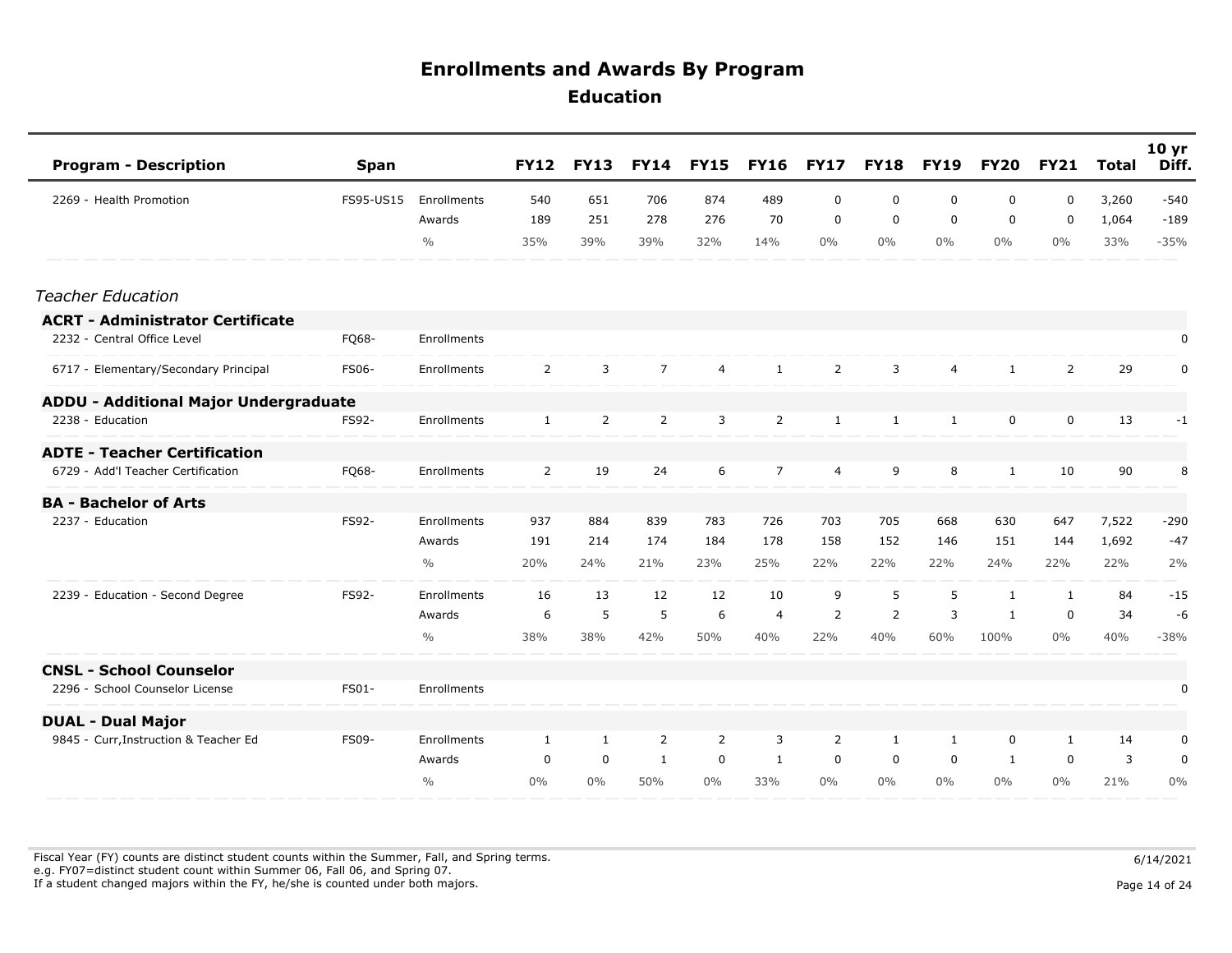| <b>Program - Description</b><br><b>Span</b>           |               | <b>FY12</b>    | <b>FY13</b>  | <b>FY14</b>    | <b>FY15</b> | <b>FY16</b> | <b>FY17</b>    | <b>FY18</b>  | <b>FY19</b>    | <b>FY20</b>    | <b>FY21</b> | <b>Total</b>   | 10 <sub>yr</sub><br>Diff. |
|-------------------------------------------------------|---------------|----------------|--------------|----------------|-------------|-------------|----------------|--------------|----------------|----------------|-------------|----------------|---------------------------|
| <b>EDS - Educational Specialist</b>                   |               |                |              |                |             |             |                |              |                |                |             |                |                           |
| 6733 - Curr, Instruction & Teacher Ed<br>FS09-SS10    | Enrollments   | $\mathbf{1}$   | $\mathbf 0$  | $\mathbf 0$    | $\mathbf 0$ | $\mathbf 0$ | $\mathbf 0$    | $\mathbf 0$  | $\mathbf 0$    | 0              | $\mathbf 0$ | <sup>1</sup>   | $-1$                      |
|                                                       | Awards        | 1              | $\mathbf 0$  | $\mathbf 0$    | $\mathbf 0$ | $\mathbf 0$ | $\mathbf 0$    | $\mathbf 0$  | $\mathbf 0$    | 0              | $\mathbf 0$ | $\mathbf{1}$   | $-1$                      |
|                                                       | $\frac{0}{0}$ | 100%           | $0\%$        | $0\%$          | $0\%$       | $0\%$       | $0\%$          | $0\%$        | $0\%$          | $0\%$          | $0\%$       | 100%           | $-100%$                   |
| <b>GRC2 - Graduate Certificate Program</b>            |               |                |              |                |             |             |                |              |                |                |             |                |                           |
| 6778 - Children's & Young Adult Liter<br><b>US18-</b> | Enrollments   |                |              |                |             |             |                |              |                |                |             |                | 0                         |
| <b>US18-</b><br>6779 - Elementary STEM Education      | Enrollments   | $\mathbf 0$    | $\mathbf 0$  | $\mathbf 0$    | $\mathbf 0$ | $\mathbf 0$ | $\mathbf 0$    | $\mathbf 0$  | $\overline{4}$ | $\overline{4}$ | 2           | 10             | $\overline{2}$            |
|                                                       | Awards        | 0              | $\mathbf 0$  | $\mathbf 0$    | $\mathbf 0$ | 0           | $\mathbf 0$    | $\mathbf 0$  | $\overline{2}$ | 1              | $\mathbf 0$ | 3              | $\pmb{0}$                 |
|                                                       | $\frac{0}{0}$ | 0%             | $0\%$        | $0\%$          | $0\%$       | $0\%$       | $0\%$          | $0\%$        | 50%            | 25%            | $0\%$       | 30%            | 0%                        |
| FS15-<br>6769 - English Language Learner Educ         | Enrollments   | $\mathbf 0$    | $\mathbf 0$  | $\mathbf 0$    | $\mathbf 0$ | 10          | 8              | 5            | 5              | 5              | 5           | 38             | 5                         |
|                                                       | Awards        | 0              | $\mathbf 0$  | $\mathbf 0$    | $\mathbf 0$ | 2           | $\overline{4}$ | $\mathbf{1}$ | $\mathbf 0$    | 0              | $\mathbf 0$ | $\overline{7}$ | $\mathbf 0$               |
|                                                       | $\frac{0}{0}$ | 0%             | $0\%$        | $0\%$          | $0\%$       | 20%         | 50%            | 20%          | $0\%$          | $0\%$          | $0\%$       | 18%            | 0%                        |
| FS15-<br>6770 - Qualitative Research Methods          | Enrollments   | $\mathbf 0$    | $\mathbf 0$  | $\mathbf 0$    | $\mathbf 0$ | 23          | 22             | 21           | 20             | 12             | 14          | 112            | 14                        |
|                                                       | Awards        | 0              | $\mathbf 0$  | $\mathbf 0$    | $\mathsf 0$ | 6           | $\overline{3}$ | 2            | 6              | 0              | 2           | 19             | $\overline{2}$            |
|                                                       | $\frac{0}{0}$ | 0%             | $0\%$        | $0\%$          | $0\%$       | 26%         | 14%            | 10%          | 30%            | $0\%$          | 14%         | 17%            | 14%                       |
| 6748 - Science Education<br>FS11-                     | Enrollments   | 3              | 6            | 11             | 14          | 17          | 17             | 12           | 12             | 12             | 10          | 114            | $\overline{7}$            |
|                                                       | Awards        | 1              | $\mathbf{1}$ | $\overline{4}$ | 3           | 5           | 5              | 0            | $\mathbf{1}$   | 0              | $\mathbf 0$ | 20             | $-1$                      |
|                                                       | $\frac{0}{0}$ | 33%            | 17%          | 36%            | 21%         | 29%         | 29%            | $0\%$        | 8%             | $0\%$          | $0\%$       | 18%            | $-33%$                    |
| <b>US20-</b><br>6793 - Teacher Leadership             | Enrollments   |                |              |                |             |             |                |              |                |                |             |                | 0                         |
| <b>MA - Master of Arts</b>                            |               |                |              |                |             |             |                |              |                |                |             |                |                           |
| 2166 - Curriculum and Teaching<br>SQ85-US08           | Enrollments   | $\overline{7}$ | 2            | $\mathbf 0$    | $\mathbf 0$ | $\mathbf 0$ | $\mathbf 0$    | $\mathbf 0$  | $\mathbf 0$    | 0              | $\mathbf 0$ | 9              | $-7$                      |
|                                                       | Awards        | 5              | 2            | $\mathbf 0$    | $\mathbf 0$ | $\mathbf 0$ | $\mathbf 0$    | 0            | 0              | 0              | $\mathbf 0$ | $\overline{7}$ | $-5$                      |
|                                                       | $\frac{0}{0}$ | 71%            | 100%         | $0\%$          | $0\%$       | $0\%$       | $0\%$          | $0\%$        | $0\%$          | $0\%$          | $0\%$       | 78%            | $-71%$                    |
| 6727 - Teaching and Curriculum<br><b>FS08-</b>        | Enrollments   | 136            | 81           | 98             | 103         | 80          | 59             | 43           | 47             | 35             | 25          | 707            | $-111$                    |
|                                                       | Awards        | 66             | 35           | 28             | 39          | 37          | 24             | 10           | 19             | 12             | 13          | 283            | $-53$                     |
|                                                       | $\frac{0}{0}$ | 49%            | 43%          | 29%            | 38%         | 46%         | 41%            | 23%          | 40%            | 34%            | 52%         | 40%            | 3%                        |

Fiscal Year (FY) counts are distinct student counts within the Summer, Fall, and Spring terms.  $6/14/2021$ 

e.g. FY07=distinct student count within Summer 06, Fall 06, and Spring 07.

If a student changed majors within the FY, he/she is counted under both majors. Page 15 of 24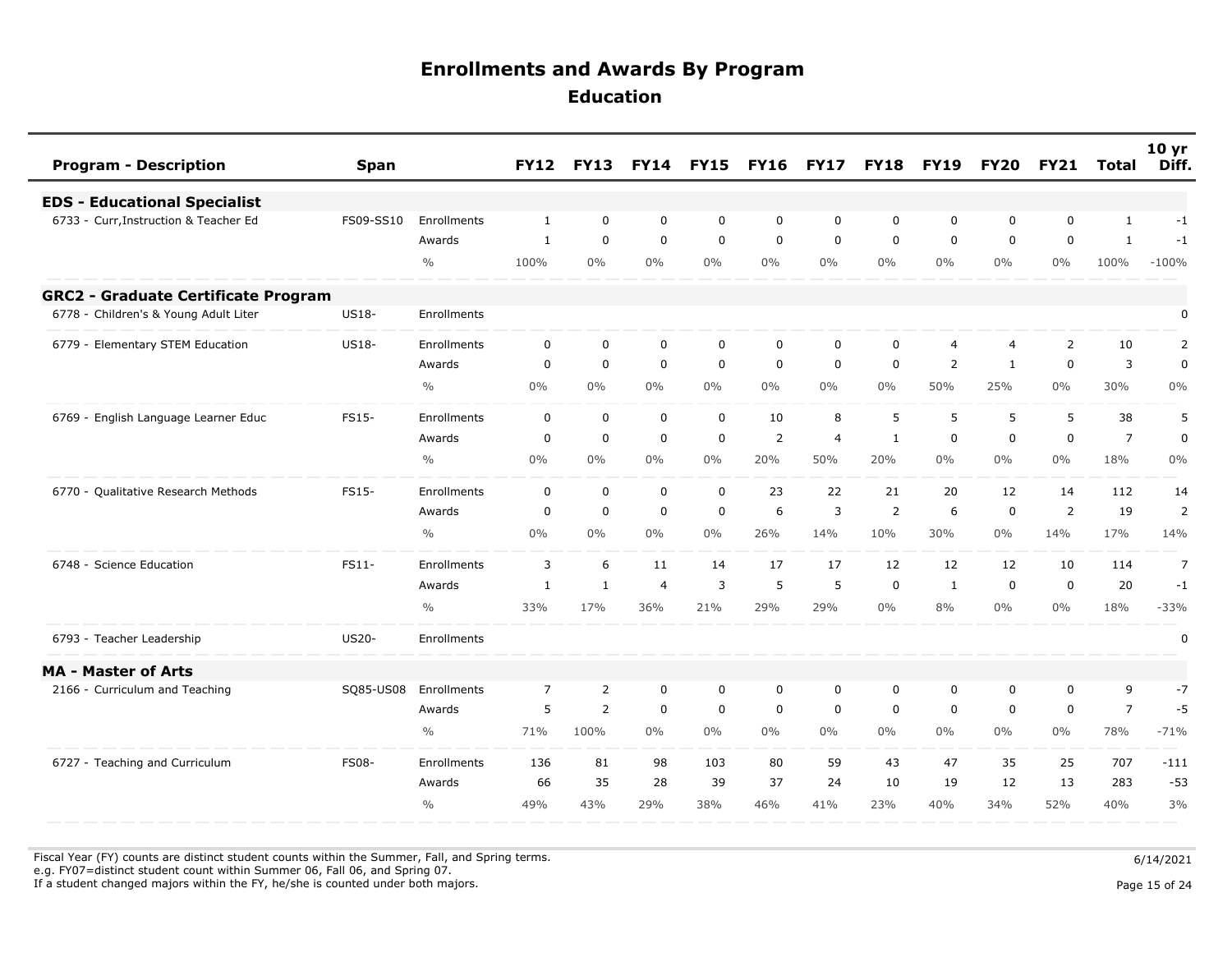| <b>Program - Description</b>                 | <b>Span</b>  |                    | <b>FY12</b>  | <b>FY13</b>    | <b>FY14</b>    | <b>FY15</b>    | <b>FY16</b>    | <b>FY17</b>  | <b>FY18</b>    | <b>FY19</b>    | <b>FY20</b> | <b>FY21</b>    | <b>Total</b>   | 10 <sub>yr</sub><br>Diff. |
|----------------------------------------------|--------------|--------------------|--------------|----------------|----------------|----------------|----------------|--------------|----------------|----------------|-------------|----------------|----------------|---------------------------|
| 6728 - Teaching and Curriculum               | SS09-        | Enrollments        | 264          | 326            | 329            | 288            | 276            | 246          | 216            | 219            | 189         | 184            | 2,537          | $-80$                     |
|                                              |              | Awards             | 47           | 95             | 115            | 100            | 110            | 114          | 79             | 94             | 70          | 78             | 902            | 31                        |
|                                              |              | $\frac{0}{0}$      | 18%          | 29%            | 35%            | 35%            | 40%            | 46%          | 37%            | 43%            | 37%         | 42%            | 36%            | 25%                       |
| <b>MJEL - Teaching Mjr Elem Endorsement</b>  |              |                    |              |                |                |                |                |              |                |                |             |                |                |                           |
| 6701 - Integrated Science                    | FS04-        | Enrollments        | 63           | 54             | 67             | 59             | 58             | 48           | 61             | 55             | 53          | 42             | 560            | $-21$                     |
| 2198 - Language Arts                         | FQ68-        | Enrollments        | 500          | 550            | 565            | 526            | 486            | 407          | 535            | 529            | 528         | 497            | 5,123          | $-3$                      |
| 6747 - Mathematics                           | FS11-        | Enrollments        | 88           | 95             | 88             | 84             | 117            | 91           | 105            | 89             | 80          | 78             | 915            | $-10$                     |
| 6706 - Reading                               | <b>FS06-</b> | Enrollments        | 0            | $\mathbf 0$    | $\mathbf{1}$   | $\mathbf 0$    | $\mathbf{1}$   | $\mathbf 0$  | $\overline{2}$ | $\mathbf 0$    | $\mathbf 0$ | $\mathbf 0$    | $\overline{4}$ | $\mathbf 0$               |
| 6746 - Social Studies                        | FS11-        | Enrollments        | 68           | 110            | 127            | 107            | 93             | 72           | 107            | 114            | 124         | 113            | 1,035          | 45                        |
| MJK2 - Teaching Mjr K-12 Endorsement         |              |                    |              |                |                |                |                |              |                |                |             |                |                |                           |
| 6708 - Reading Specialist                    | FS06-        | Enrollments        | $\mathbf 0$  | $\overline{2}$ | $\mathbf 0$    | $\mathbf{1}$   | $\mathbf 0$    | $\mathbf 0$  | 3              | $\mathbf{1}$   | 0           | $\mathbf{1}$   | 8              | 1                         |
| <b>MJSE - Teaching Major Sec Endorsement</b> |              |                    |              |                |                |                |                |              |                |                |             |                |                |                           |
| 2222 - General Elementary                    | FQ68-        | Enrollments        | $\mathbf{1}$ | $\mathbf 0$    | $\mathbf{1}$   | $\mathbf{1}$   | 3              | $\mathbf{1}$ | $\mathbf 0$    | 0              | 0           | $\mathbf 0$    | $\overline{7}$ | $-1$                      |
| 6713 - Integrated Science                    | SS07-        | Enrollments        | 83           | 91             | 85             | 68             | 60             | 59           | 59             | 50             | 49          | 37             | 641            | $-46$                     |
| 6707 - Reading                               | FS06-        | <b>Enrollments</b> |              |                |                |                |                |              |                |                |             |                |                | $\mathbf 0$               |
| <b>MNEL - Teaching Mnr Elem Endorsement</b>  |              |                    |              |                |                |                |                |              |                |                |             |                |                |                           |
| 6715 - Educational Technology                | FS06-        | Enrollments        | 3            | $\overline{4}$ | $\overline{2}$ | $\overline{2}$ | $\mathbf 0$    | $\mathbf{1}$ | $\mathbf 0$    | $\overline{2}$ | 0           | $\mathbf{1}$   | 15             | $-2$                      |
| <b>MNSE - Teaching Minor Sec Endorsement</b> |              |                    |              |                |                |                |                |              |                |                |             |                |                |                           |
| 6716 - Educational Technology                | FS06-        | Enrollments        | 8            | 6              | $\overline{4}$ | $\mathbf{1}$   | $\overline{2}$ | $\mathbf 0$  | $\mathbf{1}$   | 3              | 0           | $\overline{2}$ | 27             | -6                        |
| <b>NOGC - No Graduate Certification</b>      |              |                    |              |                |                |                |                |              |                |                |             |                |                |                           |
| ECTP - ExperChinese Teacher P Track          | <b>US08-</b> | <b>Enrollments</b> | 20           | 32             | 51             | 47             | 41             | 38           | 34             | 33             | 28          | 19             | 343            | $-1$                      |
| CHGO Internship in Chicago Tracking          | <b>FS08-</b> | Enrollments        | 23           | 37             | 26             | 16             | 31             | 34           | 24             | $\mathbf 0$    | $\mathbf 0$ | $\mathbf 0$    | 191            | $-23$                     |
| UEPI - Urban Ed Cohort Prog Tracking         | FS08-US19    | Enrollments        |              |                |                |                |                |              |                |                |             |                |                | 0                         |

Fiscal Year (FY) counts are distinct student counts within the Summer, Fall, and Spring terms.  $6/14/2021$  e.g. FY07=distinct student count within Summer 06, Fall 06, and Spring 07. If a student changed majors within the FY, he/she is counted under both majors. Page 16 of 24

Page 16 of 24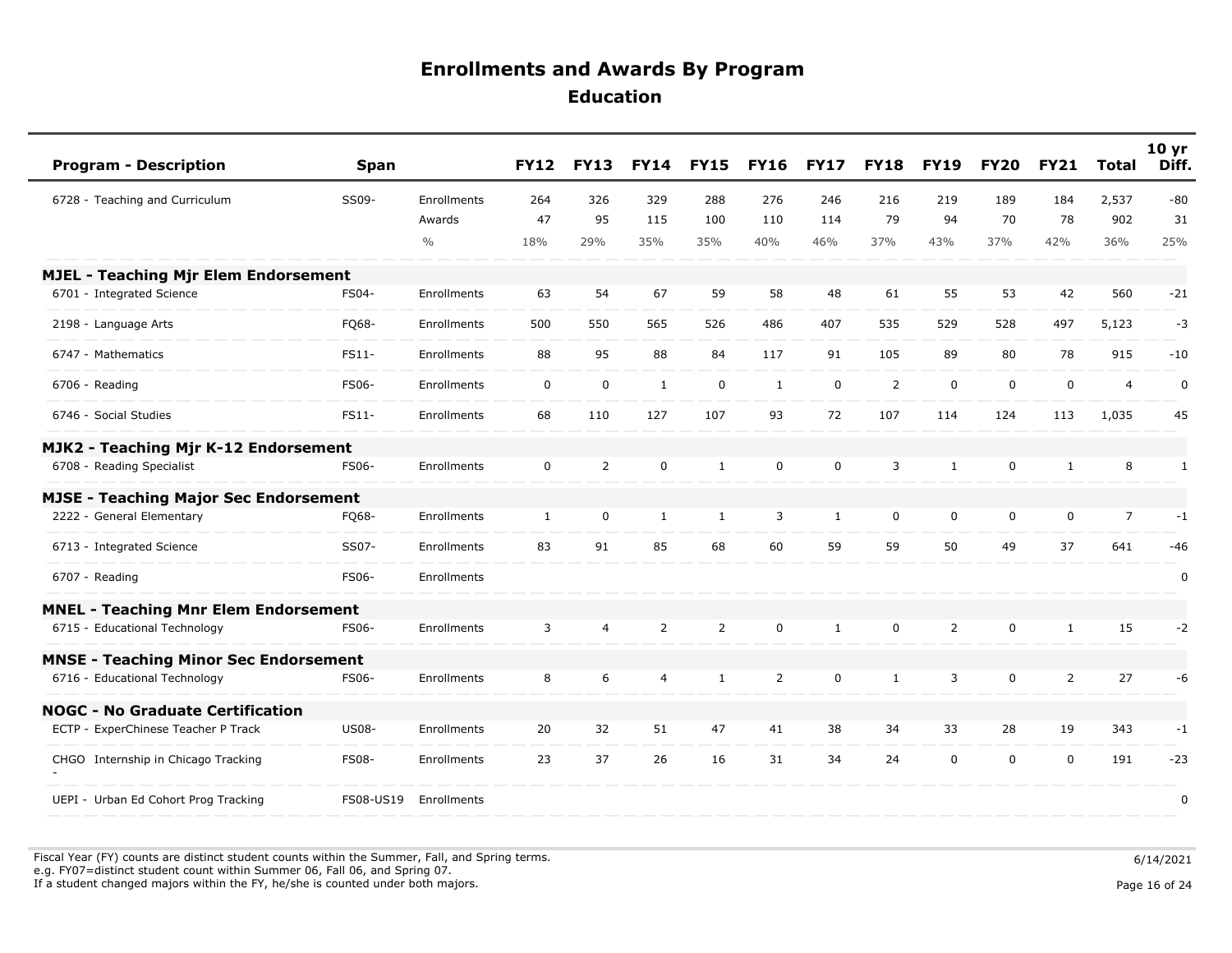| <b>Program - Description</b>                  | <b>Span</b>  |               | <b>FY12</b>    | <b>FY13</b> | <b>FY14</b>    | <b>FY15</b>  | <b>FY16</b>  | <b>FY17</b>  | <b>FY18</b>    | <b>FY19</b>    | FY20           | <b>FY21</b>    | Total | 10 <sub>yr</sub><br>Diff. |
|-----------------------------------------------|--------------|---------------|----------------|-------------|----------------|--------------|--------------|--------------|----------------|----------------|----------------|----------------|-------|---------------------------|
| <b>NOGR - No Degree - Graduate</b>            |              |               |                |             |                |              |              |              |                |                |                |                |       |                           |
| SETS - Early Career Fellowship Track          | US14-        | Enrollments   | 0              | 0           | 0              | 4            | 3            | 12           | 9              | 13             | 5              | $\mathbf 0$    | 46    | $\pmb{0}$                 |
| 6781 - Education Psychology Tracking          | SS09-        | Enrollments   | $\mathbf 0$    | 0           | $\mathbf 0$    | 0            | 0            | $\mathbf 0$  | $\mathbf 0$    | $\overline{a}$ | $\overline{4}$ | $\overline{2}$ | 10    | 2                         |
| 6780 - Education Technology Tracking          | SS09-        | Enrollments   | $\mathbf 0$    | 0           | $\mathbf 0$    | 0            | $\mathbf 0$  | 0            | $\overline{4}$ | 8              | 8              | $\overline{2}$ | 22    | 2                         |
| 6786 - ELL/ESL Tracking                       | SS09-        | Enrollments   | $\mathbf 0$    | 0           | $\mathbf 0$    | 0            | 0            | $\mathbf{1}$ | 3              | 6              | 6              | $\mathbf{1}$   | 17    | 1                         |
| 6782 - K-12 Education Admin Tracking          | SS09-        | Enrollments   | 0              | 0           | 0              | 0            | $\mathbf 0$  | 1            | $\mathbf{1}$   | $\overline{2}$ | $\mathbf{1}$   | $\mathbf{1}$   | 6     | $\mathbf{1}$              |
| 6783 - Literacy & Language Inst Track         | SS09-        | Enrollments   | $\mathbf{1}$   | 0           | $\mathbf 0$    | 0            | 3            | 10           | 24             | 40             | 20             | 8              | 106   | $\overline{7}$            |
| 6785 - Science & Math Education Track         | SS09-        | Enrollments   | $\mathbf 0$    | 0           | $\mathbf{1}$   | 0            | $\mathsf{O}$ | 3            | 6              | 12             | 6              | $\overline{2}$ | 30    | 2                         |
| 6784 - Socio-Cultural Perspect Track          | SS09-        | Enrollments   | $\mathbf 0$    | 0           | $\mathbf 0$    | $\mathbf{1}$ | 0            | $\mathbf{1}$ | 5              | 8              | 4              | $\mathbf{1}$   | 20    | $\mathbf{1}$              |
| WWFP Woodrow Wilson Fellowship Trck           | US11-US19    | Enrollments   | 13             | 20          | 27             | 27           | 15           | 5            | $\mathbf{1}$   | $\mathbf 0$    | $\mathbf 0$    | $\mathbf 0$    | 108   | $-13$                     |
| WDLG World Languages Program Track            | US11-US15    | Enrollments   | $\overline{2}$ | 3           | $\overline{2}$ | 1            | 0            | 1            | $\mathbf 0$    | $\mathbf{1}$   | 0              | 0              | 10    | $-2$                      |
| <b>NOUN - No Degree - Undergraduate</b>       |              |               |                |             |                |              |              |              |                |                |                |                |       |                           |
| Global Ed Cohort Prog Tracking<br><b>GECP</b> | <b>FS08-</b> | Enrollments   | 185            | 210         | 227            | 251          | 256          | 269          | 258            | 259            | 248            | 252            | 2,415 | 67                        |
| 6756 - Integrated Science                     | FS10-        | Enrollments   |                |             |                |              |              |              |                |                |                |                |       | 0                         |
| 6753 - Language Arts                          | FS10-        | Enrollments   |                |             |                |              |              |              |                |                |                |                |       | 0                         |
| 6755 - Mathematics                            | FS10-        | Enrollments   |                |             |                |              |              |              |                |                |                |                |       | 0                         |
| 6754 - Social Studies                         | FS10-        | Enrollments   |                |             |                |              |              |              |                |                |                |                |       | $\pmb{0}$                 |
| UECP - Urban Ed Cohort Prog Tracking          | <b>FS06-</b> | Enrollments   | 263            | 271         | 274            | 247          | 255          | 221          | 213            | 192            | 215            | 227            | 2,378 | $-36$                     |
| <b>PHD - Doctor of Philosophy</b>             |              |               |                |             |                |              |              |              |                |                |                |                |       |                           |
| 6730 - Curr, Instruction & Teacher Ed         | <b>FS09-</b> | Enrollments   | 96             | 118         | 134            | 139          | 145          | 136          | 124            | 109            | 103            | 100            | 1,204 | 4                         |
|                                               |              | Awards        | 8              | 6           | 16             | 12           | 18           | 22           | 23             | 22             | 13             | 23             | 163   | 15                        |
|                                               |              | $\frac{0}{0}$ | 8%             | 5%          | 12%            | 9%           | 12%          | 16%          | 19%            | 20%            | 13%            | 23%            | 14%   | 15%                       |

Fiscal Year (FY) counts are distinct student counts within the Summer, Fall, and Spring terms.

e.g. FY07=distinct student count within Summer 06, Fall 06, and Spring 07.

If a student changed majors within the FY, he/she is counted under both majors.

6/14/2021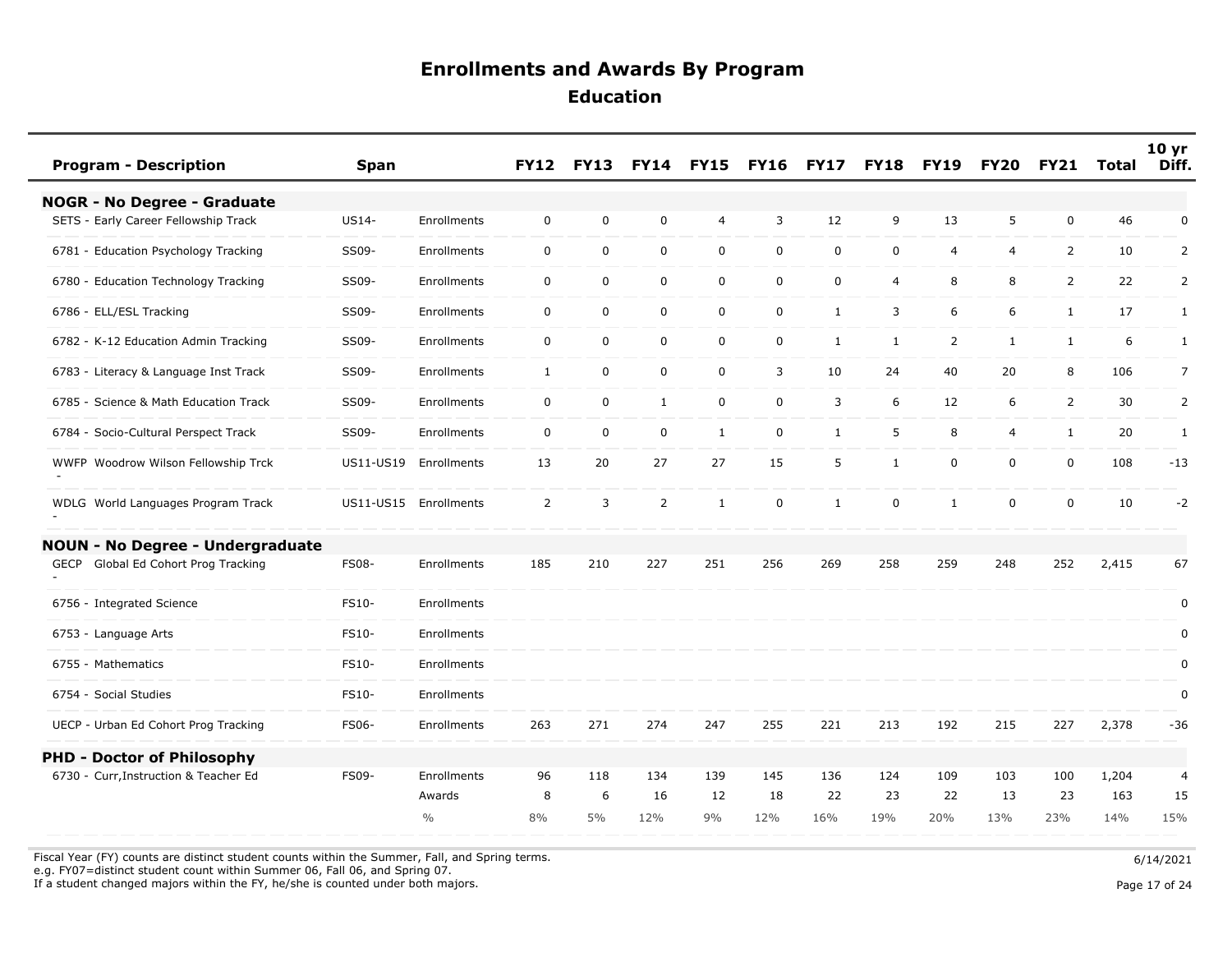| <b>Program - Description</b>               | <b>Span</b> |               | <b>FY12</b>    | <b>FY13</b>    | <b>FY14</b>    | <b>FY15</b>  | <b>FY16</b>    | <b>FY17</b>    | <b>FY18</b>    | <b>FY19</b> | <b>FY20</b>    | <b>FY21</b>    | <b>Total</b> | 10 <sub>yr</sub><br>Diff. |
|--------------------------------------------|-------------|---------------|----------------|----------------|----------------|--------------|----------------|----------------|----------------|-------------|----------------|----------------|--------------|---------------------------|
| 1508 - Curric Teaching & Ed Policy         | FQ84-US09   | Enrollments   | 68             | 47             | 33             | 16           | $\overline{7}$ | 5              | $\mathbf{1}$   | $\Omega$    | $\Omega$       | $\mathbf 0$    | 177          | $-68$                     |
|                                            |             | Awards        | $\overline{7}$ | 11             | 14             | 8            | 5              | 3              | 2              | $\Omega$    | 0              | $\mathbf 0$    | 50           | $-7$                      |
|                                            |             | $\frac{0}{0}$ | 10%            | 23%            | 42%            | 50%          | 71%            | 60%            | 200%           | $0\%$       | $0\%$          | $0\%$          | 28%          | $-10%$                    |
| <b>SCHL - Sch Psychologist Certificate</b> |             |               |                |                |                |              |                |                |                |             |                |                |              |                           |
| 2289 - Preliminary Sch Psychologist        | FS95-       | Enrollments   | 6              | 8              | $\overline{7}$ | 9            | $\overline{4}$ | 10             | $\overline{4}$ | 5           | $\overline{2}$ | $\overline{4}$ | 59           | $-2$                      |
| 2290 - School Psychologist                 | FS95-       | Enrollments   |                |                |                |              |                |                |                |             |                |                |              | 0                         |
| <b>SPCG - Specialization Graduate</b>      |             |               |                |                |                |              |                |                |                |             |                |                |              |                           |
| 6773 - K-12 English as a Second Lang       | US16-       | Enrollments   | $\mathbf 0$    | $\mathbf 0$    | $\mathbf 0$    | $\mathbf 0$  | $\mathbf 0$    | $\mathbf 0$    | $\mathbf 0$    | $\mathbf 0$ | $\mathbf{1}$   | $\mathbf 0$    | $\mathbf{1}$ | 0                         |
|                                            |             | Awards        | $\Omega$       | $\mathbf 0$    | $\mathbf 0$    | $\mathbf 0$  | $\mathbf 0$    | $\mathbf 0$    | $\Omega$       | $\Omega$    | $\mathbf{1}$   | $\mathbf 0$    | $\mathbf{1}$ | 0                         |
|                                            |             | $\frac{0}{0}$ | 0%             | $0\%$          | 0%             | $0\%$        | $0\%$          | $0\%$          | $0\%$          | $0\%$       | 100%           | $0\%$          | 100%         | 0%                        |
| 6740 - Language & Literacy Education       | FS10-       | Enrollments   | 6              | 14             | 23             | 31           | 35             | 32             | 31             | 23          | 17             | 12             | 224          | 6                         |
|                                            |             | Awards        | 3              | $\mathbf{1}$   | 6              | $\mathbf{1}$ | 4              | $\overline{4}$ | $\overline{7}$ | 5           | 3              | 5              | 39           | $\overline{2}$            |
|                                            |             | $\frac{0}{0}$ | 50%            | 7%             | 26%            | 3%           | 11%            | 13%            | 23%            | 22%         | 18%            | 42%            | 17%          | $-8%$                     |
| 6745 - Literacy & Language Instruct        | $US11-$     | Enrollments   | 5              | 24             | 33             | 37           | 46             | 69             | 61             | 42          | 16             | 9              | 342          | $\overline{4}$            |
|                                            |             | Awards        | $\overline{4}$ | 13             | 20             | 15           | 21             | 23             | 26             | 19          | $\overline{4}$ | $\overline{4}$ | 149          | 0                         |
|                                            |             | $\frac{0}{0}$ | 80%            | 54%            | 61%            | 41%          | 46%            | 33%            | 43%            | 45%         | 25%            | 44%            | 44%          | $-36%$                    |
| <b>TCRT - Teaching Certificate</b>         |             |               |                |                |                |              |                |                |                |             |                |                |              |                           |
| 2270 - 1st Renewal-Elementary Prov         | FQ68-       | Enrollments   | 19             | 12             | 5              | $\mathbf 0$  | $\mathbf 0$    | $\mathbf 0$    | $\mathbf 0$    | $\mathbf 0$ | 0              | $\mathbf 0$    | 36           | $-19$                     |
| 2271 - 1st Renewal-Secondary Prov          | FQ68-       | Enrollments   | 18             | 9              | 12             | $\mathbf 0$  | $\mathbf 0$    | $\mathbf 0$    | $\mathbf 0$    | $\mathbf 0$ | 0              | $\mathbf 0$    | 39           | $-18$                     |
| 2272 - 2nd Renewal-Elementary Prov         | FQ68-       | Enrollments   | $\mathbf{1}$   | $\mathbf{1}$   | $\mathbf{1}$   | $\mathbf{1}$ | $\mathbf{1}$   | $\mathbf 0$    | $\mathbf 0$    | $\mathbf 0$ | 0              | 0              | 5            | $-1$                      |
| 2273 - 2nd Renewal-Secondary Prov          | FQ68-       | Enrollments   | $\mathbf{1}$   | $\overline{2}$ | 3              | $\mathbf 0$  | $\mathbf 0$    | $\mathbf 0$    | $\mathbf 0$    | $\mathbf 0$ | 0              | $\mathbf 0$    | 6            | $-1$                      |
| 2241 - Elementary Professional Educ        | UQ92-       | Enrollments   | 11             | 12             | 15             | $\mathbf 0$  | $\mathbf 0$    | $\mathbf 0$    | $\mathbf 0$    | $\mathbf 0$ | 0              | $\mathbf 0$    | 38           | $-11$                     |
| 1903 - Elementary Provisional              | FQ68-       | Enrollments   | 904            | 880            | 831            | 748          | 685            | 588            | 771            | 756         | 737            | 686            | 7,586        | $-218$                    |
| 2242 - Secondary Professional Educ         | UQ92-       | Enrollments   | 21             | 11             | 16             | $\mathbf 0$  | $\mathbf 0$    | $\mathbf 0$    | $\mathbf 0$    | $\mathbf 0$ | 0              | $\mathbf 0$    | 48           | $-21$                     |

Fiscal Year (FY) counts are distinct student counts within the Summer, Fall, and Spring terms.  $6/14/2021$ e.g. FY07=distinct student count within Summer 06, Fall 06, and Spring 07.

If a student changed majors within the FY, he/she is counted under both majors. Page 18 of 24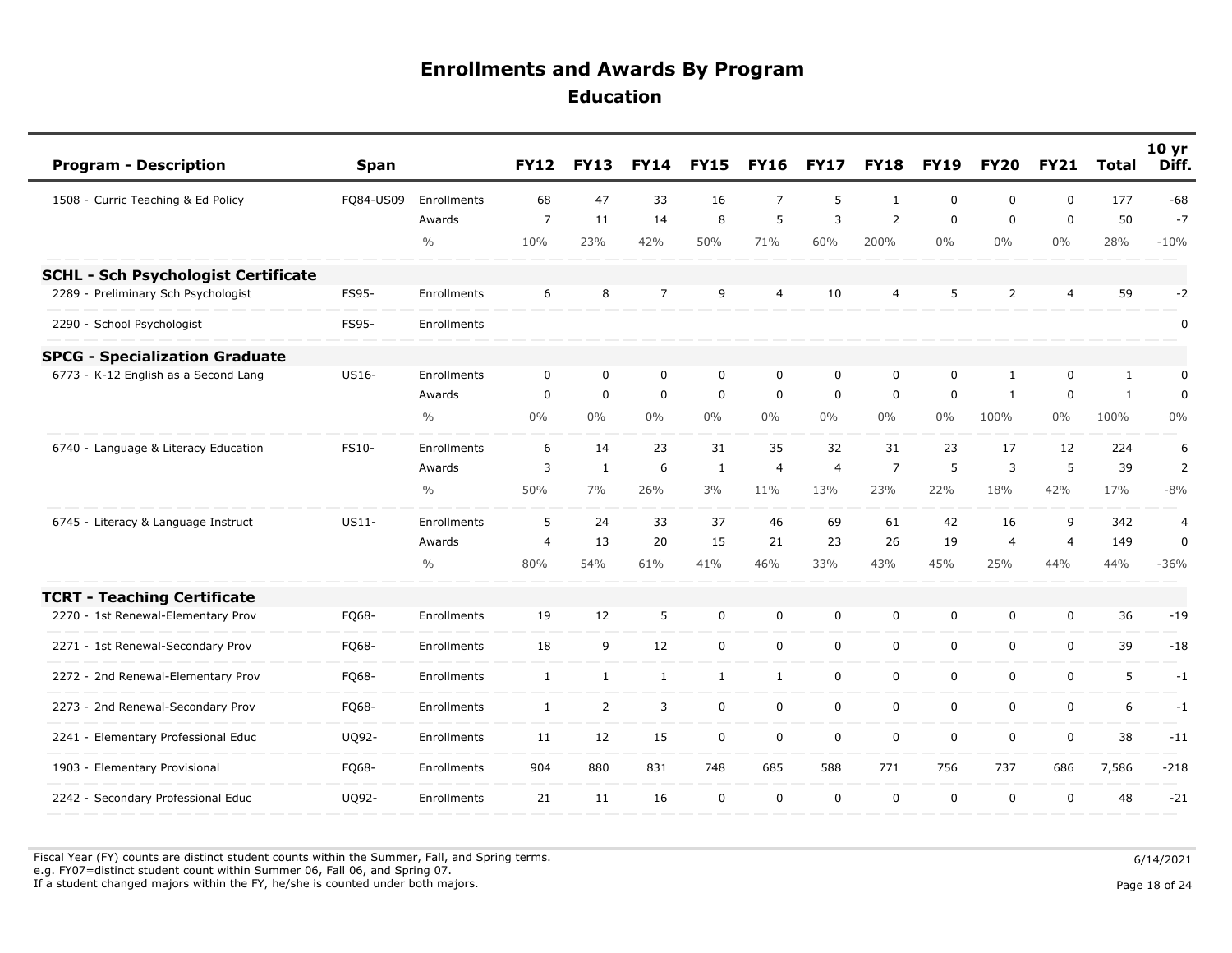| <b>Program - Description</b>                | <b>Span</b>  |                    | <b>FY12</b> | <b>FY13</b> | <b>FY14</b> | <b>FY15</b> | <b>FY16</b> | FY17        | <b>FY18</b> | <b>FY19</b>  | FY20     | <b>FY21</b> | Total          | 10 <sub>yr</sub><br>Diff. |
|---------------------------------------------|--------------|--------------------|-------------|-------------|-------------|-------------|-------------|-------------|-------------|--------------|----------|-------------|----------------|---------------------------|
| 1900 - Secondary Provisional                | FQ68-        | Enrollments        | 860         | 814         | 724         | 627         | 500         | 436         | 581         | 561          | 536      | 510         | 6,149          | $-350$                    |
| <b>TGCT - Teaching Graduate Certificate</b> |              |                    |             |             |             |             |             |             |             |              |          |             |                |                           |
| 6705 - Graduate Teacher Certification       | <b>FS06-</b> | <b>Enrollments</b> | 328         | 320         | 263         | 167         | 134         | 61          | 22          | 27           | 12       | 7           | 1,341          | $-321$                    |
| 6704 - Teaching Cert Internship Year        | <b>FS06-</b> | Enrollments        | 489         | 501         | 435         | 376         | 384         | 314         | 311         | 224          | 264      | 261         | 3,559          | $-228$                    |
| <b>VCRT - Vocational Certificate</b>        |              |                    |             |             |             |             |             |             |             |              |          |             |                |                           |
| 1914 - 2nd Renewal Temp Voc Auth            | <b>UQ72-</b> | Enrollments        |             |             |             |             |             |             |             |              |          |             |                | $\Omega$                  |
| 1917 - Full Vocational Authorization        | UQ72-        | Enrollments        | $\Omega$    |             | $\mathbf 0$ | $\mathbf 0$ | $\Omega$    | $\Omega$    | $\Omega$    | $\mathbf{0}$ | $\Omega$ | $\Omega$    |                | $\Omega$                  |
| 2244 - Occupational Education               | U092-SS11    | Enrollments        |             | 0           | $\mathbf 0$ | $\mathbf 0$ | $\Omega$    | $\mathbf 0$ | $\mathbf 0$ | $\mathbf 0$  | $\Omega$ | $\Omega$    | $\overline{1}$ | $-1$                      |
| 1916 - Renewal Temp Vocational Auth         | UQ72-        | Enrollments        | $\Omega$    |             | $\mathbf 0$ | $\mathbf 0$ | $\Omega$    | 0           | 0           | 0            | $\Omega$ | $\Omega$    |                | 0                         |
| 1901 - Temporary Vocational Auth            | UQ72-        | Enrollments        |             | 0           | $\mathbf 0$ | $\mathbf 0$ | $\mathbf 0$ | $\mathbf 0$ |             |              | 4        | 5           | 12             | $\overline{4}$            |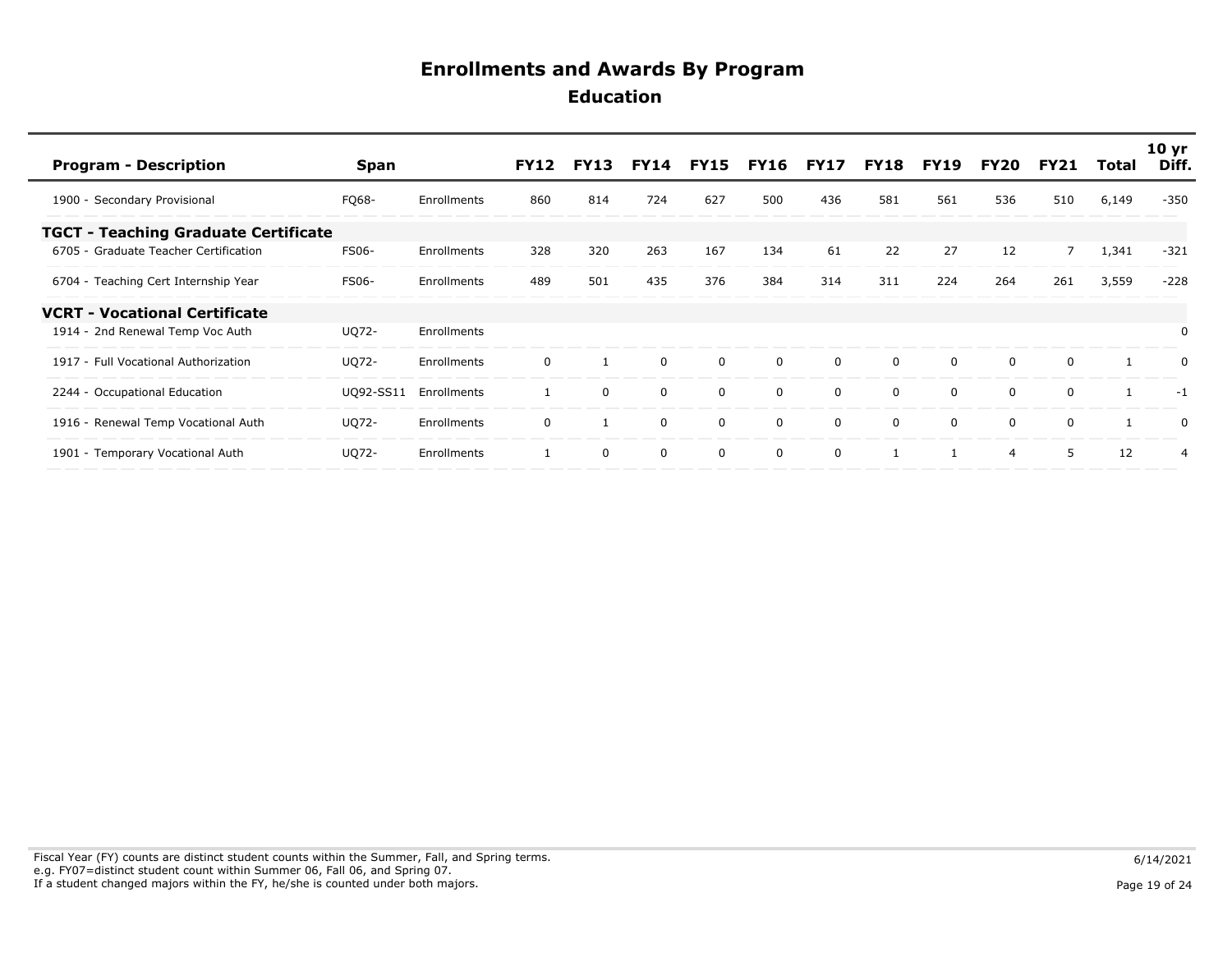| <b>Program - Description</b> |                                       | <b>Span</b>                           |                | <b>FY12 FY13</b> |                |                | FY14 FY15 FY16 FY17 FY18 FY19 |                |             |                | <b>FY20</b>  | <b>FY21</b>    | Total        | 10 <sub>yr</sub><br>Diff. |
|------------------------------|---------------------------------------|---------------------------------------|----------------|------------------|----------------|----------------|-------------------------------|----------------|-------------|----------------|--------------|----------------|--------------|---------------------------|
|                              | <b>Totals for</b><br><b>Education</b> |                                       | <b>FY12</b>    | <b>FY13</b>      | <b>FY14</b>    | <b>FY15</b>    | <b>FY16</b>                   | <b>FY17</b>    | <b>FY18</b> | <b>FY19</b>    | <b>FY20</b>  | <b>FY21</b>    | <b>Total</b> | 10 yr<br>Diff.            |
|                              |                                       | <b>Additional Major Undergraduate</b> |                |                  |                |                |                               |                |             |                |              |                |              |                           |
|                              |                                       | Enrollments                           | 17             | 24               | 33             | 44             | 50                            | 52             | 57          | 44             | 31           | 22             | 374          | 5                         |
|                              |                                       | Awards                                | $\Omega$       | $\overline{4}$   | 6              | $\overline{7}$ | 8                             | 9              | 16          | 10             | 11           | 9              | 80           | 9 <sup>1</sup>            |
|                              |                                       | $\%$                                  | 0%             | 17%              | 18%            | 16%            | 16%                           | 17%            | 28%         | 23%            | 35%          | 41%            | 21%          | 41%                       |
|                              |                                       | <b>Administrator Certificate</b>      |                |                  |                |                |                               |                |             |                |              |                |              |                           |
|                              |                                       | Enrollments                           | $\overline{2}$ | 3                | $\overline{7}$ | $\overline{4}$ | $\mathbf{1}$                  | $\overline{2}$ | 3           | $\overline{4}$ | $\mathbf{1}$ | $\overline{2}$ | 29           | $\mathbf 0$               |
|                              |                                       | <b>Bachelor of Arts</b>               |                |                  |                |                |                               |                |             |                |              |                |              |                           |
|                              |                                       | Enrollments                           | 1,271          | 1,201            | 1,114          | 1,057          | 946                           | 911            | 899         | 858            | 815          | 834            | 9,906        | $-437$                    |
|                              |                                       | Awards                                | 261            | 297              | 225            | 257            | 243                           | 212            | 196         | 189            | 201          | 182            | 2,263        | $-79$                     |
|                              |                                       | $\%$                                  | 21%            | 25%              | 20%            | 24%            | 26%                           | 23%            | 22%         | 22%            | 25%          | 22%            | 23%          | 1%                        |
|                              |                                       | <b>Bachelor of Science</b>            |                |                  |                |                |                               |                |             |                |              |                |              |                           |
|                              |                                       | Enrollments                           | 1,409          | 1,507            | 1,520          | 1,567          | 1,666                         | 1,699          | 1,695       | 1,679          | 1,499        | 1,451          | 15,692       | 42                        |
|                              |                                       | Awards                                | 207            | 245              | 280            | 327            | 337                           | 352            | 330         | 394            | 359          | 389            | 3,220        | 182                       |
|                              |                                       | $\%$                                  | 15%            | 16%              | 18%            | 21%            | 20%                           | 21%            | 19%         | 23%            | 24%          | 27%            | 21%          | 12%                       |
|                              |                                       | <b>Concentration Graduate</b>         |                |                  |                |                |                               |                |             |                |              |                |              |                           |
|                              |                                       | Enrollments                           | 31             | 28               | 36             | 54             | 64                            | 65             | 103         | 85             | 84           | 54             | 604          | 23                        |
|                              |                                       | Awards                                | 32             | 24               | 30             | 28             | 27                            | 32             | 67          | 69             | 71           | 45             | 425          | 13                        |
|                              |                                       | $\%$                                  | 103%           | 86%              | 83%            | 52%            | 42%                           | 49%            | 65%         | 81%            | 85%          | 83%            | 70%          | $-20%$                    |
|                              |                                       | <b>Doctor of Education</b>            |                |                  |                |                |                               |                |             |                |              |                |              |                           |
|                              |                                       | Enrollments                           | 0              | 15               | 32             | 44             | 37                            | 31             | 34          | 37             | 42           | 38             | 310          | 38                        |
|                              |                                       | Awards                                | $\Omega$       | $\mathbf 0$      | $\mathbf 0$    | 14             | 12                            | 14             | 9           | 12             | 12           | 8              | 81           | 8                         |
|                              |                                       | $\%$                                  |                | 0%               | 0%             | 32%            | 32%                           | 45%            | 26%         | 32%            | 29%          | 21%            | 26%          | 21%                       |
|                              |                                       |                                       |                |                  |                |                |                               |                |             |                |              |                |              |                           |
|                              |                                       |                                       |                |                  |                |                |                               |                |             |                |              |                |              |                           |
|                              |                                       |                                       |                |                  |                |                |                               |                |             |                |              |                |              |                           |

Fiscal Year (FY) counts are distinct student counts within the Summer, Fall, and Spring terms.<br>e.g. FY07=distinct student count within Summer 06, Fall 06, and Spring 07.

If a student changed majors within the FY, he/she is counted under both majors. Page 20 of 24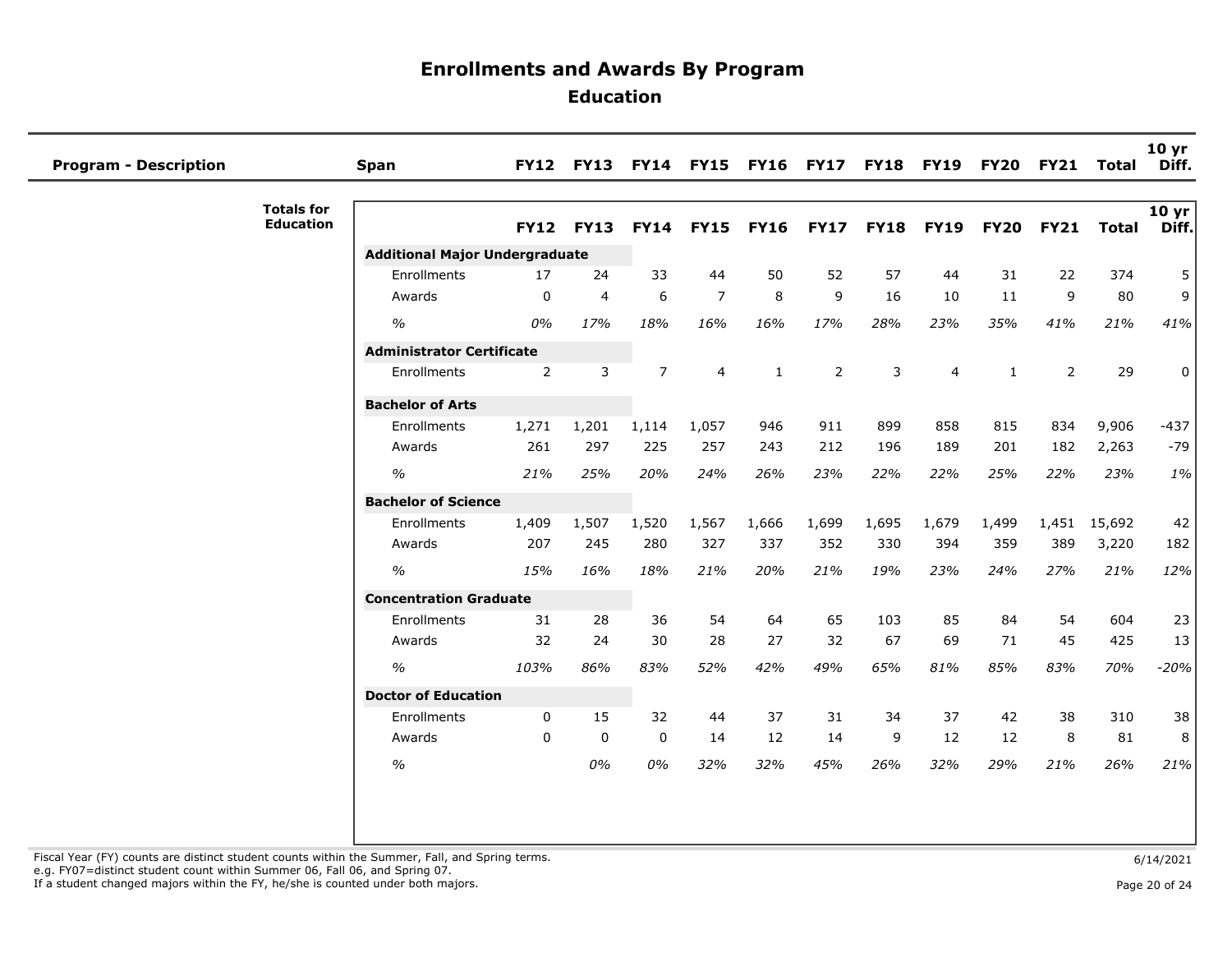| <b>Program - Description</b> | <b>Span</b>                         |                |              |       |       |                | FY12 FY13 FY14 FY15 FY16 FY17 FY18 FY19 |                |                | <b>FY20</b> | <b>FY21</b> | Total | 10 yr<br>Diff. |
|------------------------------|-------------------------------------|----------------|--------------|-------|-------|----------------|-----------------------------------------|----------------|----------------|-------------|-------------|-------|----------------|
|                              | <b>Doctor of Philosophy</b>         |                |              |       |       |                |                                         |                |                |             |             |       |                |
|                              | Enrollments                         | 593            | 611          | 606   | 647   | 568            | 553                                     | 499            | 463            | 444         | 410         | 5,394 | $-183$         |
|                              | Awards                              | 58             | 69           | 85    | 84    | 90             | 81                                      | 87             | 80             | 82          | 78          | 794   | 20             |
|                              | $\%$                                | 10%            | 11%          | 14%   | 13%   | 16%            | 15%                                     | 17%            | 17%            | 18%         | 19%         | 15%   | 9%             |
|                              | <b>Dual Major</b>                   |                |              |       |       |                |                                         |                |                |             |             |       |                |
|                              | Enrollments                         | 12             | 13           | 17    | 19    | 15             | 11                                      | $\overline{7}$ | 4              | 3           | 3           | 104   | -9             |
|                              | Awards                              | $\overline{2}$ | $\mathbf 0$  | 5     | 3     | $\overline{4}$ | 5                                       | 2              | $\mathbf 0$    | 1           | 3           | 25    | $\mathbf{1}$   |
|                              | $\frac{1}{2}$                       | 17%            | 0%           | 29%   | 16%   | 27%            | 45%                                     | 29%            | 0%             | 33%         | 100%        | 24%   | 83%            |
|                              | <b>Educational Specialist</b>       |                |              |       |       |                |                                         |                |                |             |             |       |                |
|                              | Enrollments                         | 19             | 17           | 18    | 20    | 11             | 12                                      | 13             | 14             | 11          | 5           | 140   | $-14$          |
|                              | Awards                              | 10             | $\mathbf{1}$ | 5     | 11    | 2              | 6                                       | $\overline{2}$ | $\overline{4}$ | 5           | $\mathbf 0$ | 46    | $-10$          |
|                              | $\frac{1}{2}$                       | 53%            | 6%           | 28%   | 55%   | 18%            | 50%                                     | 15%            | 29%            | 45%         | 0%          | 33%   | $-53%$         |
|                              | <b>Graduate Certificate Program</b> |                |              |       |       |                |                                         |                |                |             |             |       |                |
|                              | Enrollments                         | 84             | 141          | 192   | 188   | 274            | 273                                     | 268            | 227            | 199         | 205         | 2,051 | 121            |
|                              | Awards                              | 11             | 45           | 95    | 60    | 120            | 109                                     | 110            | 86             | 62          | 68          | 766   | 57             |
|                              | $\frac{1}{2}$                       | 13%            | 32%          | 49%   | 32%   | 44%            | 40%                                     | 41%            | 38%            | 31%         | 33%         | 37%   | 20%            |
|                              | <b>Master of Arts</b>               |                |              |       |       |                |                                         |                |                |             |             |       |                |
|                              | Enrollments                         | 1,209          | 1,212        | 1,215 | 1,189 | 1,051          | 953                                     | 861            | 783            | 679         | 597         | 9,749 | $-612$         |
|                              | Awards                              | 393            | 435          | 400   | 437   | 413            | 381                                     | 351            | 335            | 262         | 228         | 3,635 | $-165$         |
|                              | $\frac{1}{2}$                       | 33%            | 36%          | 33%   | 37%   | 39%            | 40%                                     | 41%            | 43%            | 39%         | 38%         | 37%   | 6%             |
|                              | <b>Master of Science</b>            |                |              |       |       |                |                                         |                |                |             |             |       |                |
|                              | Enrollments                         | 71             | 66           | 66    | 64    | 70             | 78                                      | 87             | 79             | 80          | 93          | 754   | 22             |
|                              | Awards                              | 32             | 24           | 31    | 30    | 27             | 32                                      | 29             | 31             | 27          | 15          | 278   | $-17$          |
|                              | $\frac{1}{2}$                       | 45%            | 36%          | 47%   | 47%   | 39%            | 41%                                     | 33%            | 39%            | 34%         | 16%         | 37%   | $-29%$         |
|                              |                                     |                |              |       |       |                |                                         |                |                |             |             |       |                |

If a student changed majors within the FY, he/she is counted under both majors. Page 21 of 24 of 24 of 24 of 24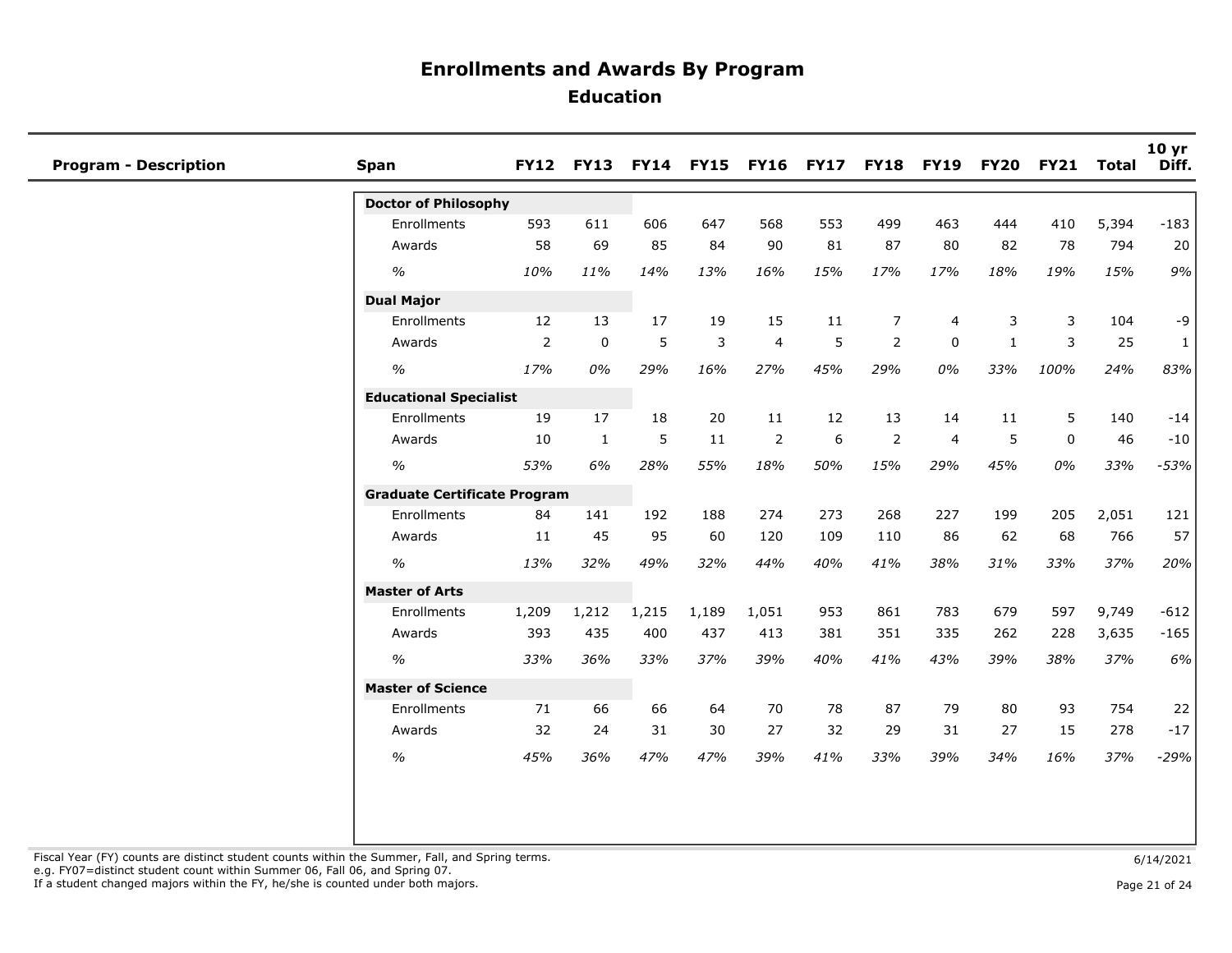| <b>Program - Description</b> | Span                                |                | FY12 FY13 FY14 FY15 FY16 FY17 FY18 FY19 FY20 FY21 |                |             |                |             |                |             |                |                | Total        | 10 yr<br>Diff. |
|------------------------------|-------------------------------------|----------------|---------------------------------------------------|----------------|-------------|----------------|-------------|----------------|-------------|----------------|----------------|--------------|----------------|
|                              | <b>Minor Undergraduate</b>          |                |                                                   |                |             |                |             |                |             |                |                |              |                |
|                              | Enrollments                         | 75             | 84                                                | 74             | 100         | 1,173          | 1,560       | 1,582          | 1,512       | 1,413          | 1,363          | 8,936        | 1,288          |
|                              | Awards                              | 22             | 19                                                | 14             | 20          | 270            | 366         | 421            | 495         | 415            | 450            | 2,492        | 428            |
|                              | $\%$                                | 29%            | 23%                                               | 19%            | 20%         | 23%            | 23%         | 27%            | 33%         | 29%            | 33%            | 28%          | 4%             |
|                              | No Degree - Graduate                |                |                                                   |                |             |                |             |                |             |                |                |              |                |
|                              | Enrollments                         | 16             | 91                                                | 139            | 161         | 92             | 71          | 64             | 102         | 57             | 18             | 811          | 2              |
|                              | No Degree - Lifelong Graduate       |                |                                                   |                |             |                |             |                |             |                |                |              |                |
|                              | Enrollments                         | 0              | $\mathbf 0$                                       | $\mathbf 0$    | $\mathbf 0$ | $\mathbf 0$    | 24          | 15             | 9           | 4              | 3              | 55           | 3              |
|                              | No Degree - Post Doctoral           |                |                                                   |                |             |                |             |                |             |                |                |              |                |
|                              | Enrollments                         | 0              | $\mathbf 0$                                       | $\mathbf{1}$   | $\mathbf 0$ | $\mathbf 0$    | $\mathbf 0$ | $\mathbf 0$    | $\mathbf 0$ | $\mathbf 0$    | $\mathbf 0$    | $\mathbf{1}$ | 0              |
|                              | No Degree - Undergraduate           |                |                                                   |                |             |                |             |                |             |                |                |              |                |
|                              | Enrollments                         | 448            | 481                                               | 501            | 498         | 511            | 490         | 471            | 451         | 463            | 479            | 4,793        | 31             |
|                              | <b>No Graduate Certification</b>    |                |                                                   |                |             |                |             |                |             |                |                |              |                |
|                              | Enrollments                         | 43             | 69                                                | 77             | 63          | 72             | 72          | 58             | 33          | 28             | 19             | 534          | $-24$          |
|                              | <b>Sch Psychologist Certificate</b> |                |                                                   |                |             |                |             |                |             |                |                |              |                |
|                              | Enrollments                         | 6              | 8                                                 | $\overline{7}$ | 9           | $\overline{4}$ | 10          | $\overline{4}$ | 5           | $\overline{2}$ | $\overline{4}$ | 59           | $-2$           |
|                              | <b>School Counselor</b>             |                |                                                   |                |             |                |             |                |             |                |                |              |                |
|                              | Enrollments                         |                |                                                   |                |             |                |             |                |             |                |                |              | 0              |
|                              | <b>Specialization Graduate</b>      |                |                                                   |                |             |                |             |                |             |                |                |              |                |
|                              | Enrollments                         | 11             | 38                                                | 63             | 81          | 90             | 109         | 98             | 72          | 40             | 25             | 627          | 14             |
|                              | Awards                              | $\overline{7}$ | 14                                                | 27             | 21          | 28             | 29          | 33             | 27          | 8              | 10             | 204          | 3              |
|                              | $\%$                                | 64%            | 37%                                               | 43%            | 26%         | 31%            | 27%         | 34%            | 38%         | 20%            | 40%            | 33%          | $-24%$         |
|                              |                                     |                |                                                   |                |             |                |             |                |             |                |                |              |                |
|                              |                                     |                |                                                   |                |             |                |             |                |             |                |                |              |                |

Fiscal Year (FY) counts are distinct student counts within the Summer, Fall, and Spring terms.<br>e.g. FY07=distinct student count within Summer 06, Fall 06, and Spring 07. If a student changed majors within the FY, he/she is counted under both majors. Page 22 of 24 page 22 of 24 page 22 of 24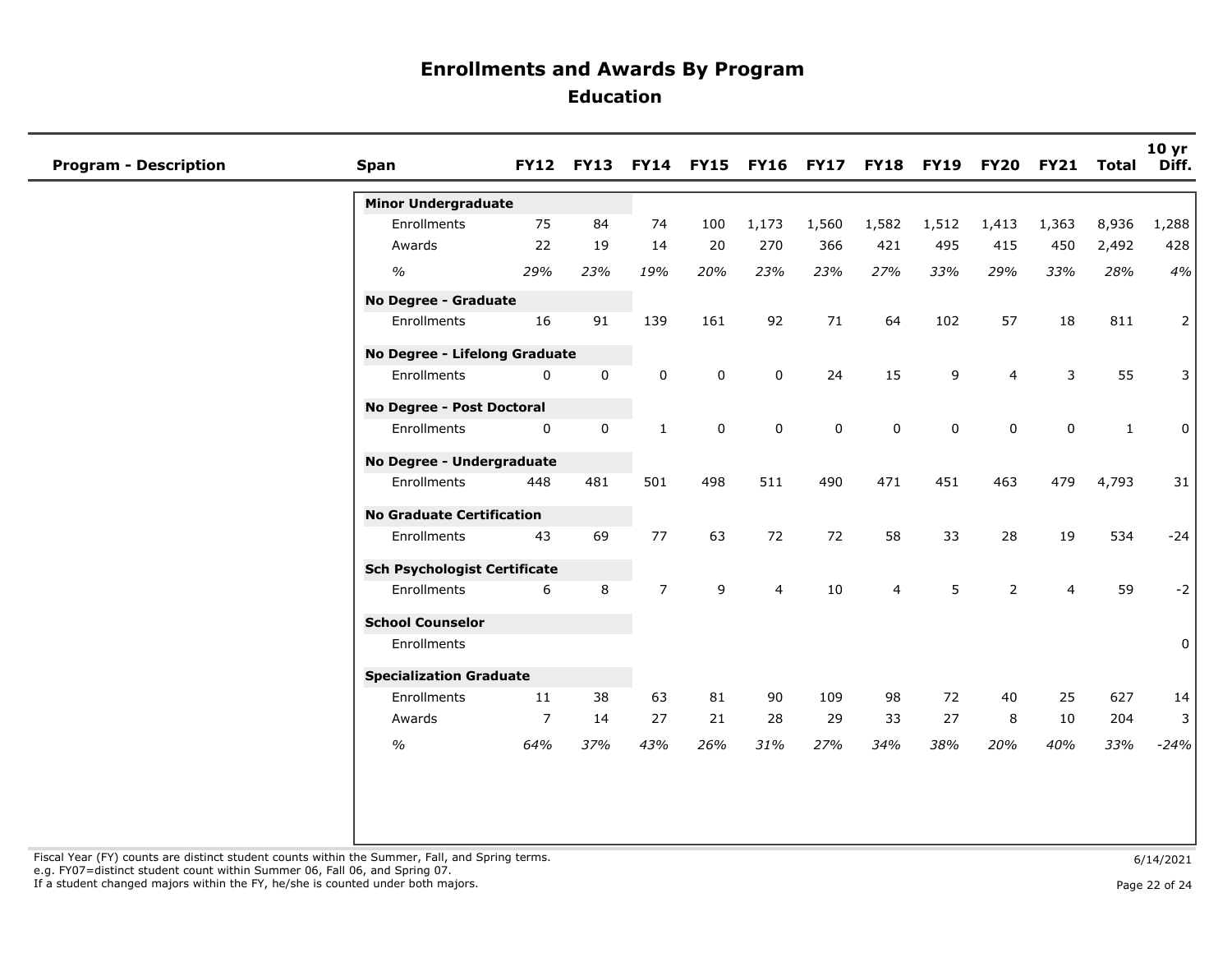| <b>Program - Description</b> | <b>Span</b>                           |             |                |                |              |                |              | FY12 FY13 FY14 FY15 FY16 FY17 FY18 FY19 FY20 FY21 |          |              |                | Total        | 10 <sub>yr</sub><br>Diff. |
|------------------------------|---------------------------------------|-------------|----------------|----------------|--------------|----------------|--------------|---------------------------------------------------|----------|--------------|----------------|--------------|---------------------------|
|                              | <b>Specialization Undergraduate</b>   |             |                |                |              |                |              |                                                   |          |              |                |              |                           |
|                              | Enrollments                           | 594         | 713            | 785            | 995          | 550            | 0            | 0                                                 | 0        | 0            | 0              | 3,637        | -594                      |
|                              | Awards                                | 196         | 262            | 288            | 299          | 76             | 0            | $\mathbf 0$                                       | $\Omega$ | $\Omega$     | $\Omega$       | 1,121        | $-196$                    |
|                              | $\%$                                  | 33%         | 37%            | 37%            | 30%          | 14%            |              |                                                   |          |              |                | 31%          | $-33%$                    |
|                              | <b>Teacher Certification</b>          |             |                |                |              |                |              |                                                   |          |              |                |              |                           |
|                              | Enrollments                           | 2           | 19             | 24             | 6            | $\overline{7}$ | 4            | 9                                                 | 8        | $\mathbf{1}$ | 10             | 90           | 8                         |
|                              | <b>Teaching Certificate</b>           |             |                |                |              |                |              |                                                   |          |              |                |              |                           |
|                              | Enrollments                           | 1,835       | 1,741          | 1,607          | 1,376        | 1,186          | 1,024        | 1,352                                             | 1,317    | 1,273        |                | 1,196 13,907 | $-639$                    |
|                              | <b>Teaching Graduate Certificate</b>  |             |                |                |              |                |              |                                                   |          |              |                |              |                           |
|                              | Enrollments                           | 817         | 821            | 698            | 543          | 518            | 375          | 333                                               | 251      | 276          | 268            | 4,900        | $-549$                    |
|                              | <b>Teaching Major Sec Endorsement</b> |             |                |                |              |                |              |                                                   |          |              |                |              |                           |
|                              | Enrollments                           | 84          | 91             | 86             | 69           | 63             | 60           | 60                                                | 51       | 50           | 38             | 652          | $-46$                     |
|                              | <b>Teaching Minor Sec Endorsement</b> |             |                |                |              |                |              |                                                   |          |              |                |              |                           |
|                              | Enrollments                           | 8           | 6              | $\overline{4}$ | $\mathbf{1}$ | $\overline{2}$ | $\mathbf 0$  | $\mathbf{1}$                                      | 3        | $\mathbf 0$  | $\overline{2}$ | 27           | $-6$                      |
|                              | <b>Teaching Mjr Elem Endorsement</b>  |             |                |                |              |                |              |                                                   |          |              |                |              |                           |
|                              | Enrollments                           | 719         | 809            | 848            | 776          | 755            | 618          | 811                                               | 788      | 786          | 730            | 7,640        | 11                        |
|                              | <b>Teaching Mjr K-12 Endorsement</b>  |             |                |                |              |                |              |                                                   |          |              |                |              |                           |
|                              | Enrollments                           | 228         | 232            | 208            | 192          | 170            | 142          | 172                                               | 168      | 163          | 161            | 1,836        | $-67$                     |
|                              | <b>Teaching Mnr Elem Endorsement</b>  |             |                |                |              |                |              |                                                   |          |              |                |              |                           |
|                              | Enrollments                           | 3           | $\overline{4}$ | 2              | 2            | $\mathbf 0$    | $\mathbf{1}$ | $\mathbf 0$                                       | 2        | $\Omega$     | $\mathbf{1}$   | 15           | $-2$                      |
|                              | <b>University Grad Certificate</b>    |             |                |                |              |                |              |                                                   |          |              |                |              |                           |
|                              | Enrollments                           | 0           | 0              | 0              | 0            | $\overline{2}$ | 0            | 3                                                 | 0        | 0            | $\mathbf 0$    | 5            | 0 <sup>1</sup>            |
|                              | Awards                                | $\mathbf 0$ | $\mathbf 0$    | $\mathbf 0$    | $\mathbf{0}$ | $\overline{2}$ | $\Omega$     | $\overline{4}$                                    | $\Omega$ | $\Omega$     | 0              | 6            | $\overline{0}$            |
|                              | $\frac{1}{2}$                         |             |                |                |              | 100%           |              | 133%                                              |          |              |                | 120%         | 0%                        |
|                              |                                       |             |                |                |              |                |              |                                                   |          |              |                |              |                           |

Fiscal Year (FY) counts are distinct student counts within the Summer, Fall, and Spring terms. e.g. FY07=distinct student count within Summer 06, Fall 06, and Spring 07.

If a student changed majors within the FY, he/she is counted under both majors.